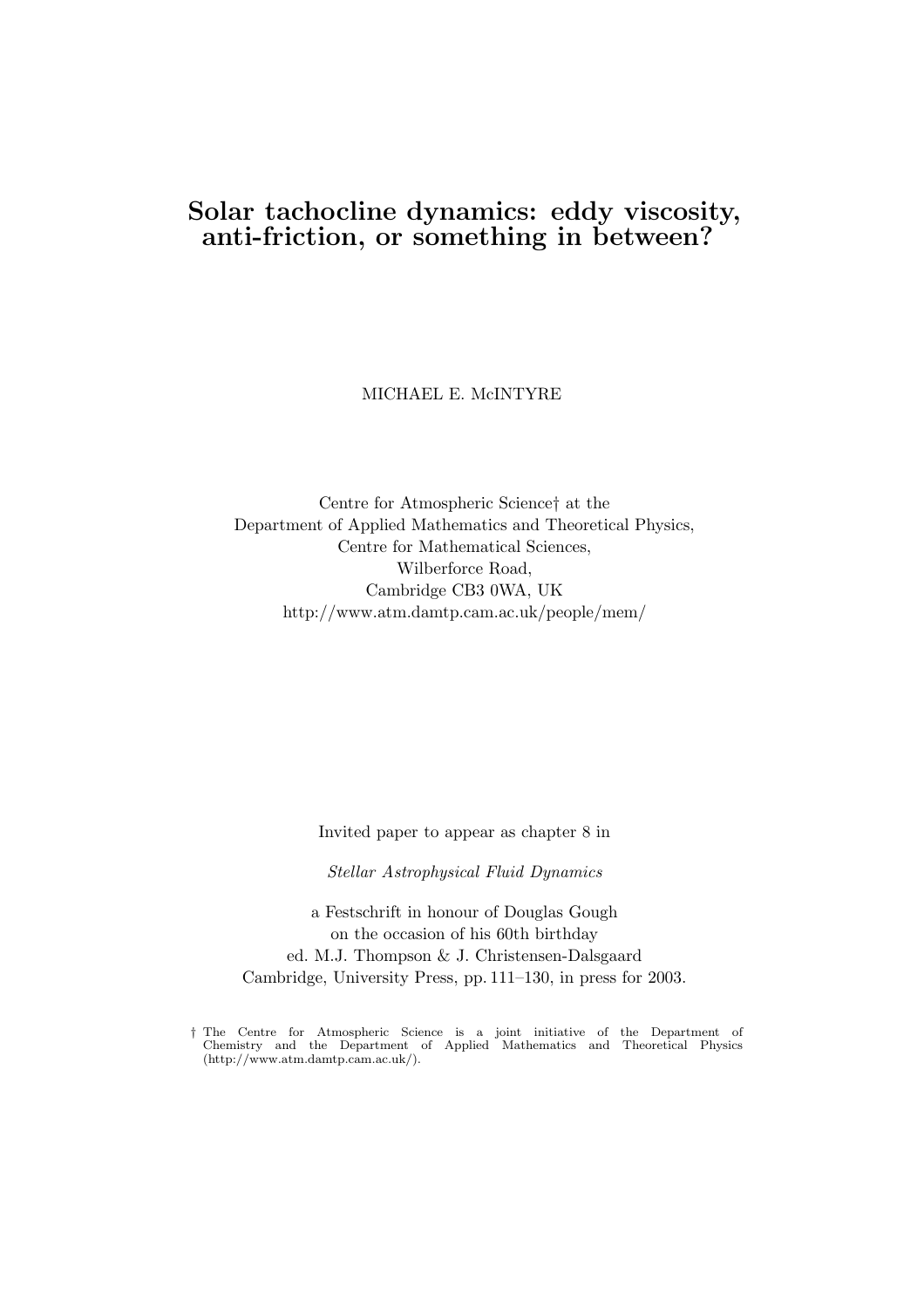# Solar tachocline dynamics: eddy viscosity, anti-friction, or something in between?

#### MICHAEL E. McINTYRE

Centre for Atmospheric Science at the Department of Applied Mathematics and Theoretical Physics, Centre for Mathematical Sciences, Wilberforce Road, Cambridge CB3 0WA, UK, http://www.atm.damtp.cam.ac.uk/people/mem/

The tachocline has values of the stratification or buoyancy frequency N two or more orders of magnitude greater than the Coriolis frequency. In this and other respects it is very like the Earth's atmosphere, viewed globally, except that the Earth's solid surface is replaced by an abrupt, magneticallyconstrained 'tachopause'(Gough  $\mathcal B$  McIntyre 1998). The tachocline is helium-poor through fast ventilation from above, down to the tachopause, on timescales of only a few million years. The corresponding sound-speed anomaly fits helioseismic data with a tachocline thickness  $(0.019 \pm 0.001)R_{\odot}$ , about  $0.13 \times 10^5$  km (Elliott & Gough 1999), implying large values of the gradient Richardson number such that stratification dominates vertical shear even more strongly than in the Earth's stratosphere, as earlier postulated by Spiegel & Zahn (1992). Therefore the tachocline ventilation circulation cannot be driven by vertically-transmitted frictional torques, any more than the ozone-transporting circulation and differential rotation of the Earth's stratosphere can thus be driven. Rather, the tachocline circulation must be driven mainly by the Reynolds and Maxwell stresses interior to the convection zone, through a gyroscopic pumping action and the downward-burrowing response to it. If layerwise-two-dimensional turbulence is important, then because of its potential-vorticity-transporting properties the effect will be anti-frictional rather than eddy-viscosity-like. In order to correctly predict the differential rotation of the Sun's convection zone, even qualitatively, a convection-zone model must be fully coupled to a tachocline model.

#### 8.1 Introduction

In the quintessential Douglas Gough manner I am going to be provocative straight off and say, in answer to the question in the title, that 'anti-friction' is closer to the mark – flying in the face of classical turbulence theories.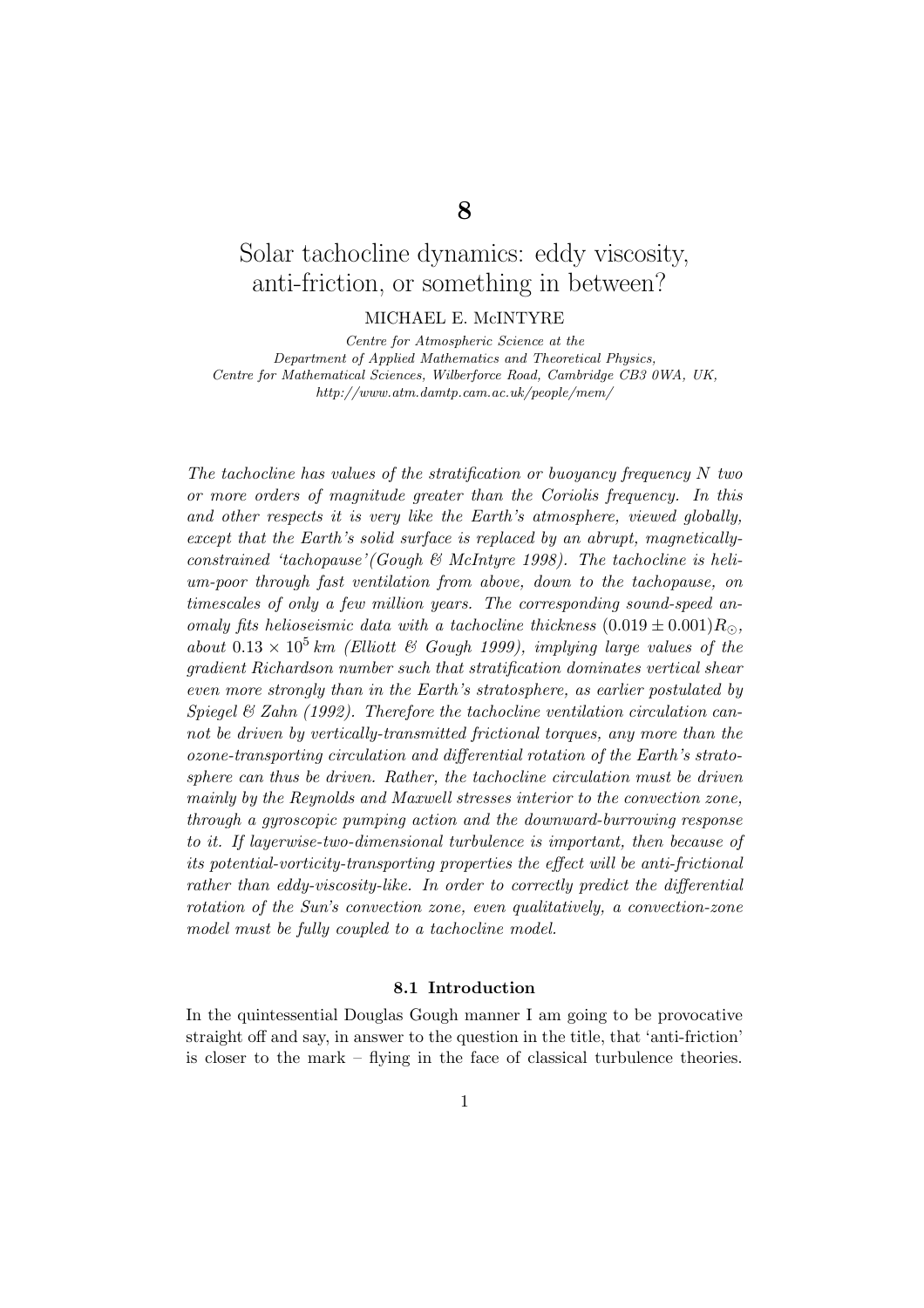How can I make such an outrageous assertion? I can do so because in significant respects the Sun's interior is very like the Earth's atmosphere, and we observe the Earth's atmosphere doing it all the time, that is, showing anti-frictional behaviour. By 'anti-frictional' I mean that if we describe the fluid system in terms of a differentially-rotating mean state with angular velocity  $\bar{\Omega}(r, \theta, t)$  and azimuthal velocity  $\bar{v}_{\phi} = r \sin \theta \bar{\Omega}(r, \theta, t)$ , where  $r, \theta, \phi$ are radius, colatitude, and longitude and  $t$  is time, plus chaotic fluctuations  ${\bf v}'$  about that state, then the averaged effect of the fluctuations is to drive the system away from solid rotation.

This of course contradicts the classical idea, enshrined in the term 'eddy viscosity', that chaotic fluctuations by themselves should drive, or rather relax, the system toward solid rotation. The attractiveness of that classical idea illustrates the perils of conflating 'chaos' with 'turbulence'. The idea would be correct if another classical idea were correct, namely that turbulence theory should be like gas-kinetic theory, with the turbulent fluctuations acting like molecular-scale fluctuations about a nearly homogeneous mean state. Thus the gas-kinetic mean free path is replaced by some 'mixing length', 'Austausch length', or other lengthscale representative of the irreversible fluctuating displacements of fluid elements. That lengthscale may or may not be hidden from view within the complexities of a turbulence theory based on 'closure'. If momentum is transported by the fluctuating displacements, and if typical displacements are much smaller than the scales of variation of the mean state – as implied by the stipulation 'nearly homogeneous' – then the effect of the fluctuations on the mean state is like that of a viscosity, relaxing the system toward solid rotation, essentially because of the scale separation just mentioned and the implied flux–gradient relations.

The recognition that fluctuations in the Earth's atmosphere often do the opposite, *i.e.* drive the system away from solid rotation (though not, of course, arbitrarily far away), was a major paradigm shift within the terrestrial atmospheric sciences over the past century. That paradigm shift had its beginnings in the work of Harold Jeffreys in the second and third decades of the century (e.g. Jeffreys 1933†). It gathered pace in the late 1960s, stimulated by an increasing wealth of observational evidence. It was fundamental

<sup>&</sup>lt;sup>†</sup> This conference paper, originally from Procès-Verbaux de l'Assoc. de Météorol., UGGI, Lisbon, Part II (Mémoires), lucidly and cogently summarizes Jeffreys' classic argument, developed over the preceding decade or more, that observed surface winds imply the existence of what Victor Starr later called the 'negative viscosity' due to the large-scale eddies, the cyclones and anticyclones, appearing on weather maps. The reported conference discussion (Jeffreys, op.  $cit., pp. 210–11)$  illustrates that in 1933 no-one, not even Jeffreys, had the faintest idea of what kind of fluid dynamics might be involved. The 'negative viscosity' phenomenon was still flagged as a major enigma in the closing pages of the landmark review by E. N. Lorenz (1967).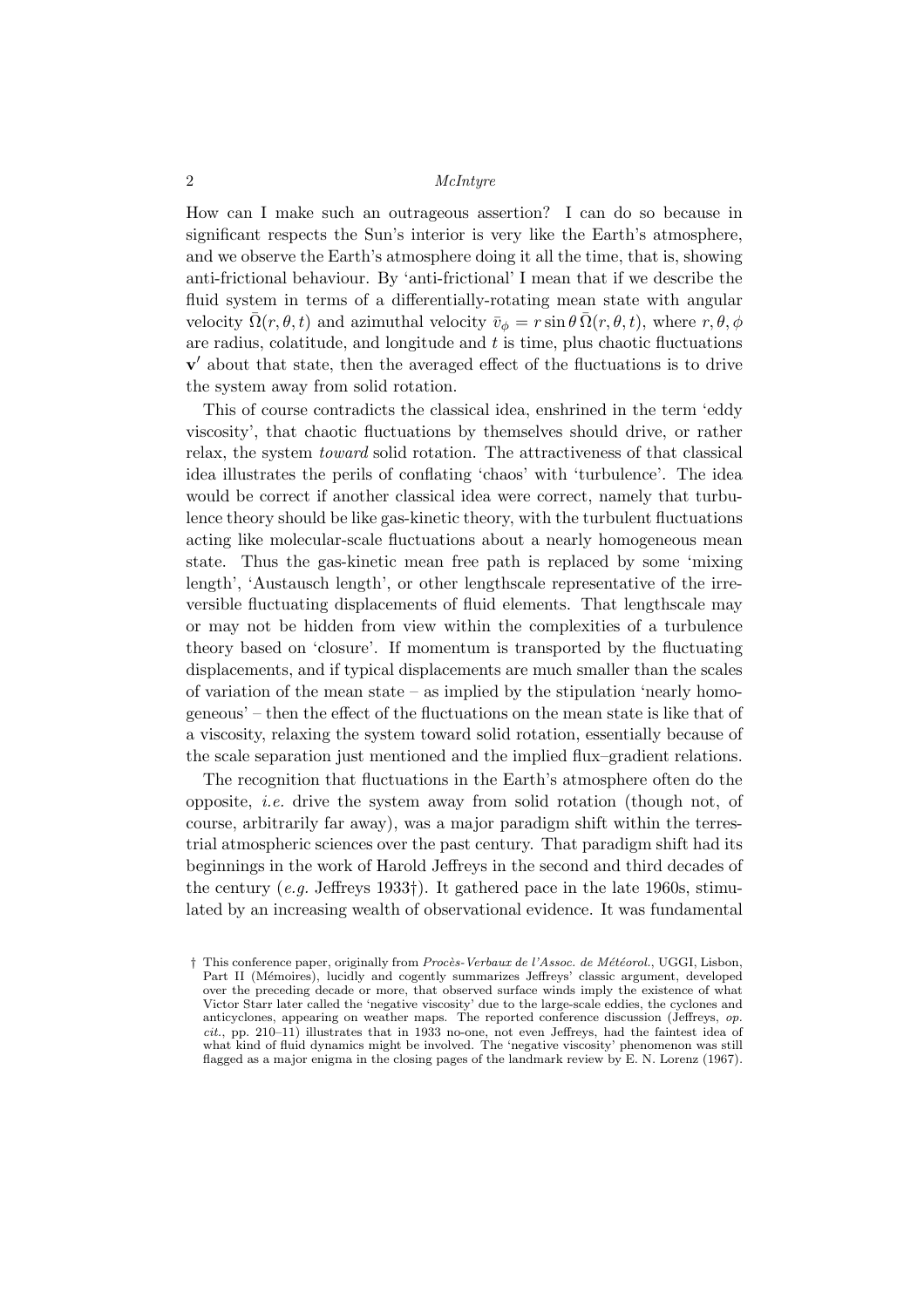to solving some of the greatest enigmas with which the atmospheric sciences were confronted in the 1960s.

One of those enigmas was the behaviour of  $\bar{\Omega}(r, \theta, t)$  in the tropical stratosphere between 15–30 km, in which the sign of  $\partial \overline{\Omega}/\partial r$  reverses quasi-periodically with a mean period around 27 months. This surprising phenomenon was first revealed by radiosonde balloon observations, which had become routine after the second world war in support of operational weather forecasting. The phenomenon is known today as the quasi-biennial oscillation or QBO. Its cause was wholly mysterious in the 1960s. Today, however, the QBO is recognized as one of the clearest illustrations of the point I am emphasizing, the tendency of chaotic fluctuations to drive a stratified fluid system, very often, away from solid rotation; and a further and even clearer illustration can be found in the beautiful laboratory experiment devised and carried out by Plumb & McEwan (1978). A stratified fluid in a large annulus is driven away from solid rotation,  $\overline{\Omega} \equiv 0$  in this case, by nothing but the imposition of fluctuations via an oscillating boundary. On a timescale of many boundary oscillations,  $\overline{\Omega}$  evolves away from zero, and then develops a pattern of reversals very like that of the QBO.

Together with appropriate conceptual and numerical modelling, the results from the Plumb–McEwan experiment have greatly illuminated our thinking about the QBO, and enriched our repertoire of models of it. The reader interested in the observed phenomena and in today's understanding of them, which is secure, at least qualitatively – and in the history of ideas leading to that understanding – may consult my recent reviews (2000, 2002) together with a major review of research on the QBO by Baldwin et al. (2001), which latter includes an extensive discussion of the observational evidence. Movies of the Plumb–McEwan experiment plus 'technical tips' on how to repeat it are available on the Internet.†

#### 8.2 Long-range and short-range momentum transport

How can the classical turbulence theories be so completely wrong, not just quantitatively but also qualitatively? The answer is not only clear with hindsight but also simple. Because the Earth's atmosphere and the Sun's interior are heavily-stratified, rotating fluid systems, the fluctuations, chaotic though they may be, inevitably feel the wave propagation mechanisms associated with rotation and stratification.

These include the propagation mechanisms of internal gravity waves, Coriolis or 'inertial' (epicyclic) waves, and layerwise-two-dimensional Rossby or

<sup>†</sup> at http://www.gfd-dennou.org/library/gfd exp/exp e/exp/bo/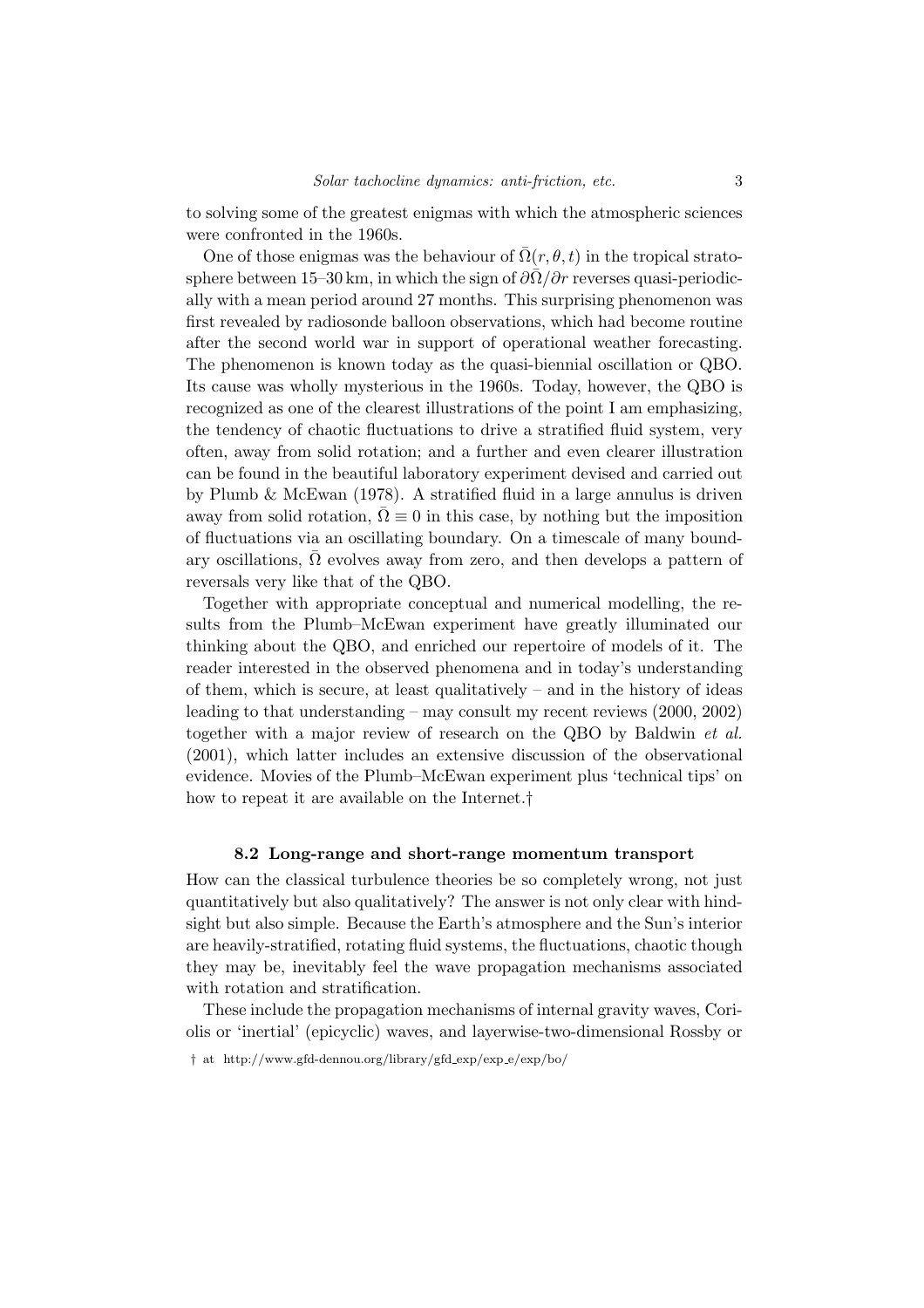vorticity waves. By its very nature, any wave propagation mechanism promotes systematic correlations among the fluctuating fields  $\mathbf{v}'$ , etc. Almost inevitably, the upshot is that momentum and angular momentum are transported over distances far greater than mixing lengths, limited only by the distances over which waves can propagate. Internal gravity waves provide a well known example, in which the most significant correlations are those between the horizontal and vertical components of  $v'$ .

Of course there are exceptional cases in which the momentum transports exactly cancel, such as perfect g modes and p modes, in the strict sense of global eigenmodes subject to no excitation or dissipation. The cancellation is not trivial to demonstrate, when  $\Omega \neq 0$ , but it can be demonstrated from the so-called 'nonacceleration theorem' of wave–mean interaction theory (e.g. McIntyre 2000 & refs.), essentially a consequence Kelvin's circulation theorem applied around all latitude circles.

Long-range momentum transports of the kind in question are sometimes called radiation stresses (e.g. Brillouin 1925, on 'tensions de radiation'). They are usually anisotropic, contrary to what might be suggested by the older term 'radiation pressure' still found in the literature. They are related to mean gradients in ways that are anything but local, the global eigenmodes being an extreme case. It is crucial to consider large-scale wavefields and the processes of generation, dissipation, refraction, Doppler-shifting, internal reflection, focusing and defocusing that shape the wavefields.

Classical turbulence theories – all the way from simplistic mixing-length theories to complicated closure theories – take no account of such long-range momentum-transport mechanisms. As already emphasized, the only momentum transport they consider is, by assumption, that arising from local, short-range, Austausch or material-exchange types of process. It is exactly that short-range character, and the implied or hoped-for scale separation, that give rise to 'turbulent stresses' involving flux–gradient relations and eddy viscosities. We may summarize what happens in the Earth's atmosphere by saying that, on a global scale, radiation stresses dominate turbulent stresses. We shall see nevertheless that turbulence can be important in another way, namely through its contribution to shaping the wavefields, as with surf near ocean beaches.

### 8.3 Potential vorticity

Anti-frictional behaviour is not inevitable when radiation stresses dominate turbulent stresses, but experience has shown it to be commonplace. For instance such behaviour is often produced by broadband internal gravity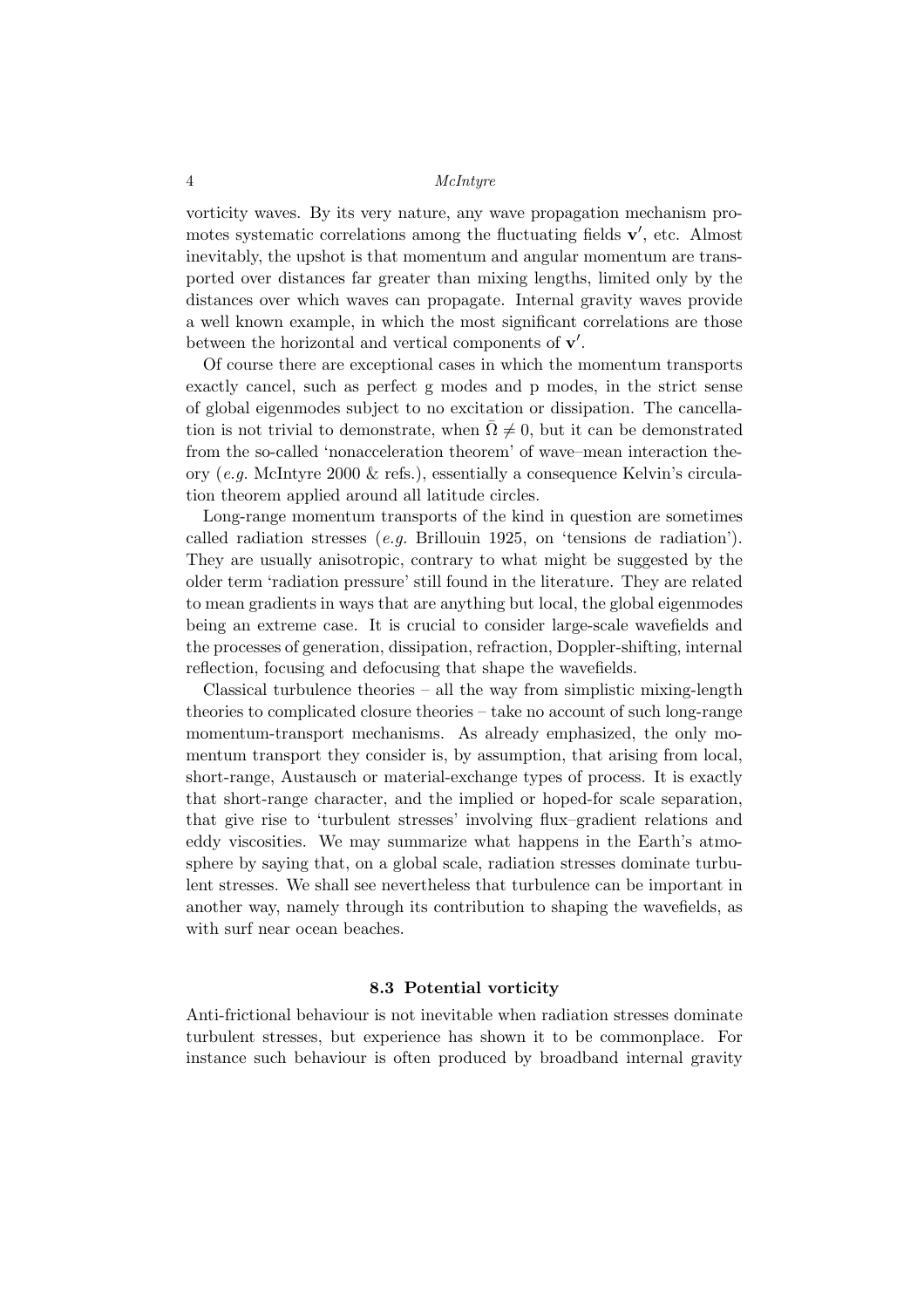wave fields – broadband in the sense of having a range of horizontal phase speeds – like those generated by the Sun's convection zone or by the Earth's tropical thunderstorms. In fact the Plumb–McEwan experiment, in which the significant waves are internal gravity waves, shows that even two distinct horizontal phase speeds can be enough.

Anti-frictional behaviour is commonplace, too, in the case of Rossbywave fields, whether broadband or not, for quite different reasons connected with the properties of the Rossby–Ertel potential vorticity, hereafter 'PV'. Anti-frictional behaviour is especially characteristic of the stresses exerted horizontally by fluctuating layerwise-two-dimensional motion. That is why Gough & McIntyre (1998 & refs., hereafter GM) argued against horizontal eddy viscosity as explaining the thinness of the tachocline.

The PV, denoted here by the symbol  $Q$ , is a quantity central to the dynamics of heavily stratified fluid systems, including the dynamics of Rossby waves and other nearly-horizontal, layerwise-two-dimensional motions. Such other motions include layerwise-two-dimensional turbulence, also loosely called 'geostrophic' turbulence despite its possible existence near the equator. The properties of Q will expose the fact that such turbulence is itself intimately bound up with the Rossby-wave mechanism. This will be demonstrated in Sections 8.4 and 8.5. In the dynamical regimes under discussion there is no such thing as turbulence without waves.

In a reference frame rotating with angular velocity  $\Omega_0$  the PV,  $Q$ , is defined as

$$
Q = \rho^{-1} (2\Omega_0 + \nabla \times \mathbf{v}) \cdot \nabla \vartheta , \qquad (8.1)
$$

where  $\rho$  is mass density and  $\vartheta$  is potential temperature (materially invariant,  $D\vartheta/Dt = 0$ , for adiabatic motion; in place of  $\vartheta$  one may equally well use specific entropy, or any other monotonic function of  $\vartheta$  alone). For definiteness we identify  $\Omega_0$  with the angular velocity of the Sun's interior just below the tachocline,  $|\Omega_0| \approx 0.27 \times 10^{-5}$  rad s<sup>-1</sup> or 430 nHz, and take the axis of coordinates parallel to  $\Omega_0$ . Heavy stratification means that  $\nabla \vartheta$  is nearly vertical,  $\nabla \vartheta \approx \hat{\mathbf{r}} \partial \vartheta / \partial r$ , where  $\hat{\mathbf{r}}$  is a unit vertical (radial) vector. Heavy stratification also means that the associated buoyancy frequency  $N$  greatly exceeds the other reciprocal timescales of interest, including  $|\Omega_0|$  and the vertical shear  $r \sin \theta \, \partial \Omega / \partial r$ . We recall that N is defined by

$$
N^2 = g \,\vartheta^{-1} \partial \vartheta / \partial r = g \,\partial (\ln \vartheta) / \partial r \;, \tag{8.2}
$$

q being the local gravitational acceleration, and that the value of  $N$  is of the order of  $10^{-3}$  rad s<sup>-1</sup> near the base of the tachocline. The standard measure of stratification against vertical shear, the gradient Richardson number, is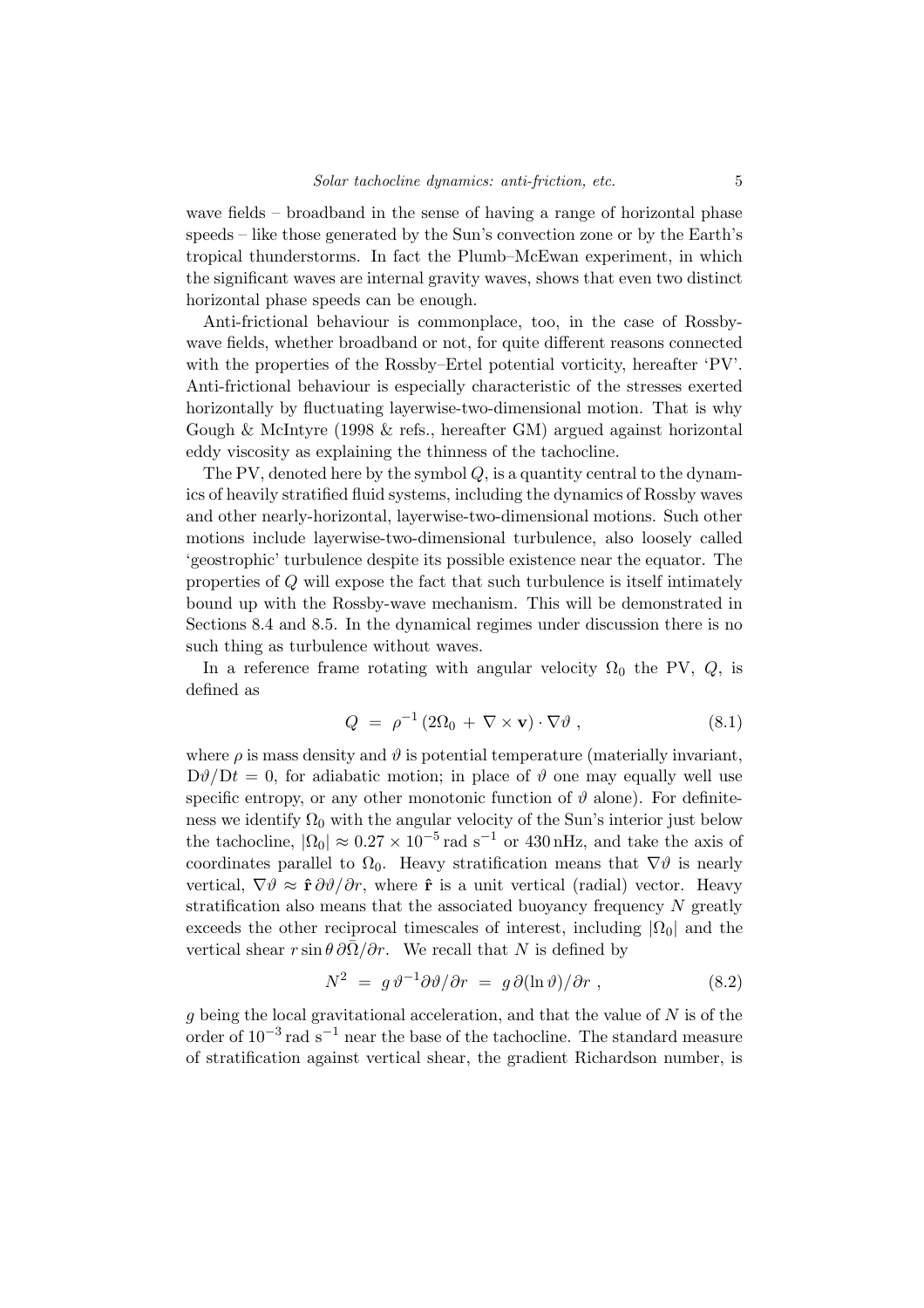defined by

$$
Ri = N^2 (r \sin \theta \, \partial \bar{\Omega} / \partial r)^{-2} . \tag{8.3}
$$

If we use the refined estimate of tachocline depth  $\Delta r$  obtained by Elliott & Gough (1999),  $(0.019 \pm 0.001)R_{\odot}$ , about  $0.13 \times 10^5$  km, then typical vertical shears  $\Delta \bar{v}_{\phi}/\Delta r \lesssim 10^{-5} \text{ s}^{-1}$ , not much greater than  $|\Omega_0|$ . Thus  $Ri \gtrsim 10^{-6}/10^{-10} \sim 10^4 \gg 1$  near the base of the tachocline. Even when N is taken to be an order of magnitude smaller,  $10^{-4}$  rad s<sup>-1</sup>, as near the top of the tachocline, we still have  $Ri \geq 10^2 \gg 1$ . This says that the tachocline is even more heavily stratified than the most heavily stratified portion of the Earth's stratosphere, where typically  $Ri \gtrsim 10$  in a coarse-grain view.

Such Ri values are high enough to enforce layerwise-two-dimensional motion, everywhere including the equator, as pointed out by Spiegel & Zahn (1992, hereafter SZ). A key property of Q during such motion is that not only  $\vartheta$  but also Q itself is materially invariant,  $DQ/Dt \approx 0$ , if the motion can be considered inviscid as well as adiabatic and if MHD (Lorentz) forces can be neglected within the tachocline. Approximately inviscid motion is consistent with large Ri values.†

A second key property of  $Q$ , which holds for any motion whatever – even a motion that feels MHD forces – is the integral relation

$$
\iint_{S} Q b \, dA = 0 , \qquad (8.4)
$$

where  $dA$  is the surface area element and where the integral is taken globally over a stratification or isentropic surface  $S$ , on which  $\vartheta$  is constant by definition. The weighting factor  $b = \rho/|\nabla \vartheta|$ , a positive-definite quantity. It is a stratification-related mass density in the sense that  $b \, d\vartheta$  is the mass per unit area between neighbouring stratification surfaces S; that is, b  $dA d\theta$  is the mass element. The relation (8.4) is an immediate consequence of Stokes' theorem, the definition of  $Q$ , and the fact that each surface  $S$  is topologically spherical and has no boundary. For present purposes both the Sun and the Earth are rapidly rotating bodies, with strongly polarized Q fields: except near the equator,  $2\Omega_0$  dominates  $\nabla \times \mathbf{v}$  in (8.1). So (8.4) is satisfied through

<sup>†</sup> Note also that tachocline thermal diffusion times estimated as  $(\pi^{-1}Δr)^2/κ$ , where the thermal diffusivity  $\kappa \sim 10^7 \,\mathrm{cm}^2 \mathrm{s}^{-1}$ , come out at about 500y. This is well in excess of the likely timescales of months to years for any layerwise-two-dimensional motion that might occur in the tachocline. Viscous and magnetic diffusion times are far longer still. The inviscid, adiabatic material invariance of Q (Ertel's theorem) is easy to verify from  $\nabla(D\vartheta/Dt) = 0$  together with the scalar product of  $\nabla \vartheta$  with the inviscid, adiabatic vorticity equation, or alternatively (e.g. McIntyre 2000, Section 9) as a corollary of mass conservation together with Kelvin's circulation theorem applied to small constant- $\vartheta$  circuits. The neglect of MHD forces is much more of an open question, but, for what it is worth, the arguments of GM strongly justify such neglect in the downwelling branches of the tachocline ventilation circulation.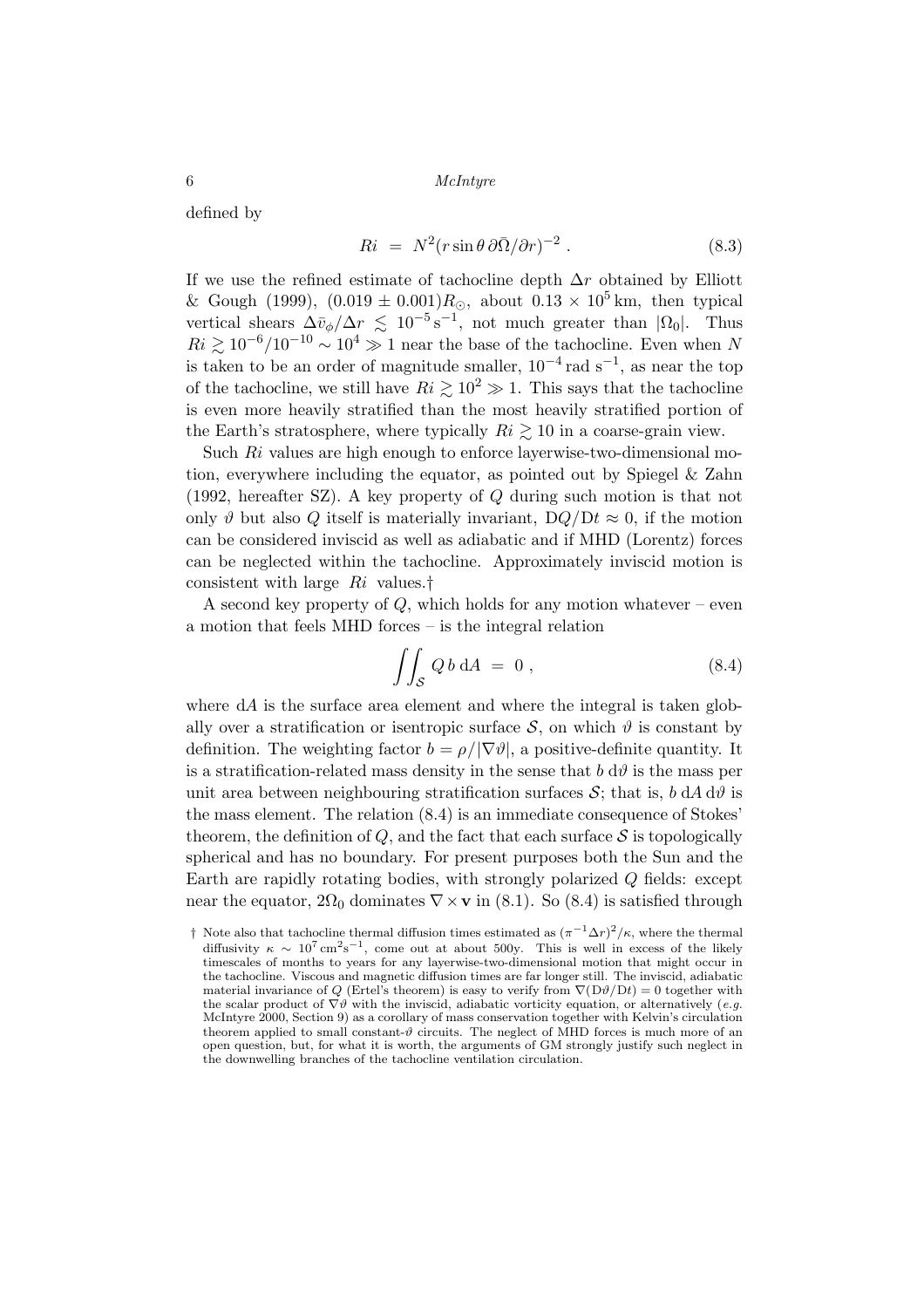cancellation of strong positive and negative contributions from the northern and southern hemispheres respectively.

Owing to the positive-definiteness of the weighting factor  $b$ , the relation (8.4) imposes a severe constraint on the possible evolution of the global-scale Q distribution on each surface S. We shall see that  $(8.4)$  is almost enough, by itself, to guarantee that layerwise-two-dimensional fluctuations about a mean state of solid rotation will behave anti-frictionally. Consistently with  $(8.4)$ , one may picture Q as the amount per unit mass of a fictitious 'PV substance' composed of charged particles to which the stratification surfaces  $S$ are completely impermeable. They are impermeable even if the motion is not adiabatic. Even if mass leaks across a surface  $S$ , through thermal diffusion, the notional particles of 'PV substance' remain trapped on that surface (Haynes & McIntyre 1990). The 'PV charge' is conserved in the same way as electric charge. That is, pair production and annihilation are allowed, but no net charge creation or destruction. Just as  $b dA d\theta$  is the mass element,  $Q b dA d\theta$  is the charge element. The picture is consistent with (8.4) because the value, zero, of  $\iint Q b dA$  cannot be changed by pair production and annihilation. Nor can it be changed by the advective rearrangement of the notional particles on each surface  $S$  by any layerwise-two-dimensional motion.

A third key property of Q is its 'invertibility'. This says that the isentropic distributions of  $Q$ , *i.e.* the distributions of PV values on the surfaces  $S$ , contain nearly all the kinematical information about the layerwise-twodimensional motion – whether or not MHD forces are significant. At each instant, to good approximation, one can 'invert' the PV field to get the velocity, pressure and density fields. The dynamical system is then completely specified by the PV inversion operator together with a single prognostic equation for the rate of change of Q, supplemented, if necessary, by a prognostic (induction) equation for any magnetic fields that may be present. The equation for Q can be  $DQ/Dt = 0$  or an appropriate generalization, symbolically

$$
DQ/Dt = \text{viscous, diabatic and MHD terms.} \tag{8.5}
$$

The single time derivative reminds us that Rossby waves and other layerwise-two-dimensional motions, viewed in the rotating frame, are chiral: they notice the direction and sense of  $\Omega_0$ . The mirror-image motion is impossible.

All this is simplest to see in the limiting case of anelastic motion and infinitely heavy stratification, in which  $N^2 \to \infty$  and  $Ri \to \infty$ . The surfaces  $\mathcal S$  become rigid and horizontal – horizontal in the billiard-table sense, with the sum of the gravitational and centrifugal potentials constant – and the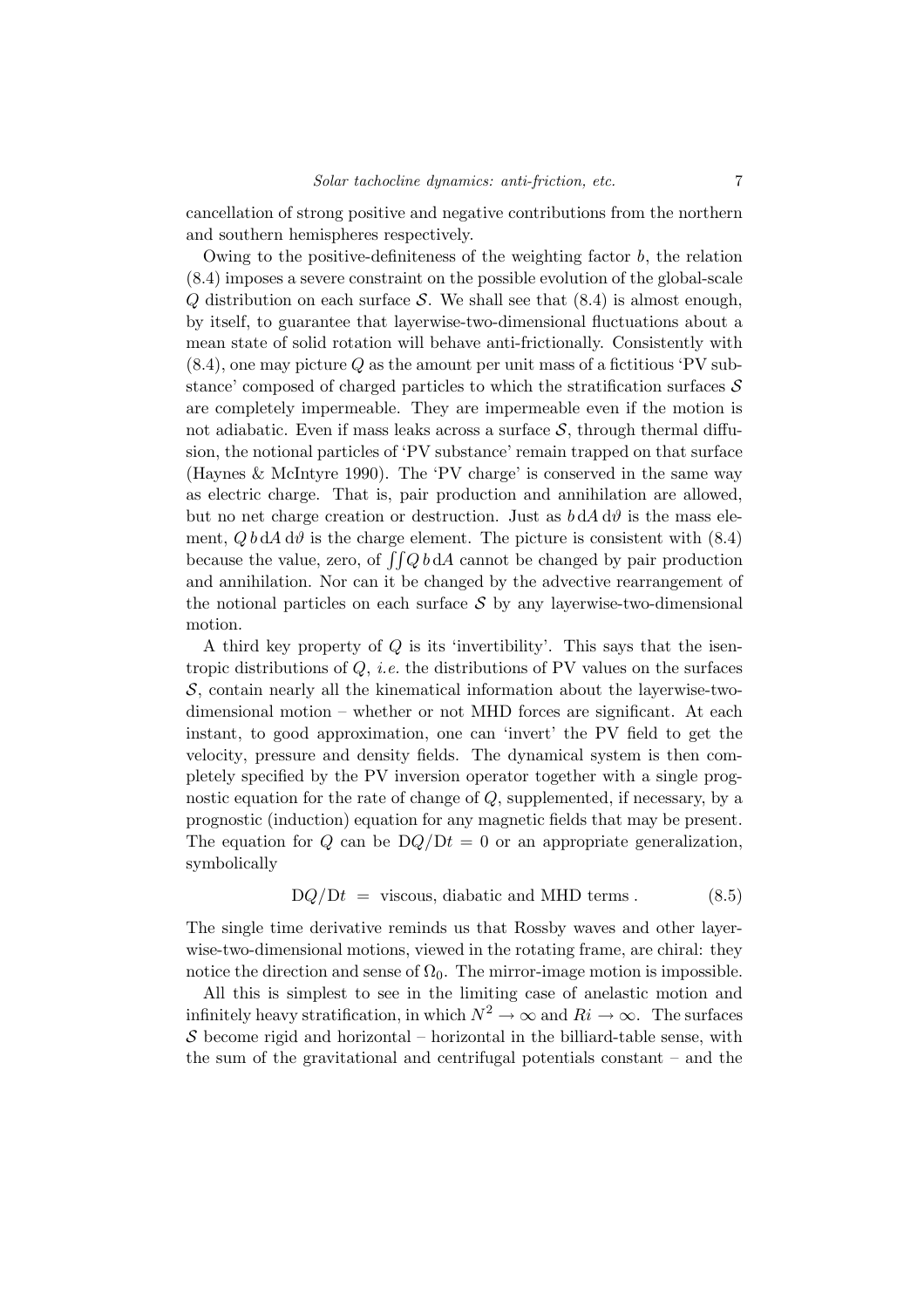flow on each  $\mathcal S$  becomes strictly horizontal and strictly incompressible. Then  $\mathbf{v} = \hat{\mathbf{r}} \times \nabla_{\mathcal{S}} \psi$  for some streamfunction  $\psi$ , and

$$
Q = b^{-1}(f + \nabla_{\mathcal{S}}^2 \psi) \tag{8.6}
$$

with b strictly constant, where f is the vertical component of  $2\Omega_0$  and  $\nabla_S$ and  $\nabla^2_{\mathcal{S}}$  are the two-dimensional gradient and Laplacian on the surface  $\mathcal{S}$ . We may regard (8.6) as a Poisson equation to be solved for  $\psi$  when Q is given. Solving it is a well defined, and well behaved, operation provided that the given Q field satisfies the integral relation  $(8.4)$  on each S. Symbolically,

$$
\mathbf{v} = \hat{\mathbf{r}} \times \nabla_{\mathcal{S}} \psi \quad \text{with} \quad \psi = \nabla_{\mathcal{S}}^{-2} (bQ - f) . \tag{8.7}
$$

This expresses PV invertibility in the limiting case. Notice that the limiting case is degenerate in that the radial coordinate  $r$  enters the problem only as a parameter. There is no derivative  $\partial/\partial r$  anywhere in the problem, either in the Laplacian or in the material derivative  $D/Dt = \partial/\partial t + \mathbf{v}\cdot\nabla$ , v now being strictly horizontal. Not only is the motion layerwise-two-dimensional, but the layers are completely decoupled. There is, therefore, an implicit restriction on magnitudes of  $\partial/\partial r$ , *i.e.* an implicit restriction on the smallness of vertical scales, as the limit is taken.

More realistically, when  $N^2$  and  $Ri$  are large but finite,  $\partial/\partial r$  reappears in the problem and brings back vertical coupling. The motion remains layerwise-two-dimensional in the sense that the notional 'PV particles' move along each stratification surface  $S$ , but the surfaces themselves are no longer quite horizontal, nor quite rigid. All the vertical coupling comes from the PV inversion operator. The two-dimensional inverse Laplacian in (8.7) is replaced by an inverse elliptic operator that resembles a three-dimensional inverse Laplacian when a stretched vertical coordinate  $Nr/f$  is used.

Here one has to make tradeoffs between accuracy and simplicity. The simplest though least accurate inversion operator is that arising in the standard 'quasi-geostrophic theory', an asymptotic theory for large Ri and  $f \neq 0$ , valid away from the equator. MHD forces are still absent from the inversion and, if significant at all, enter the problem only through the prognostic equation (8.5). The operator  $\nabla_{\mathcal{S}}^2$  becomes  $\nabla_{\mathcal{S}}^2 + \rho^{-1} \partial_r (\rho f^2 N^{-2} \partial_r)$ . We may expect this to be a self-consistent approximation if Alfvén speeds are of the order of  $|v|$  or less. Notice that for tachocline eddies of horizontal scale  $10^5$  km, say, the vertical coupling extends over a vertical scale  $\sim (f/N) \times 10^5$  km  $\sim 0.004 \times 10^5$  km at latitude 45<sup>°</sup>, fairly small in comparison with a tachocline thickness of  $0.13 \times 10^5$  km.

Some idea of what is involved in constructing more accurate inversion operators can be gained from the recent work of Ford et al. (2000) and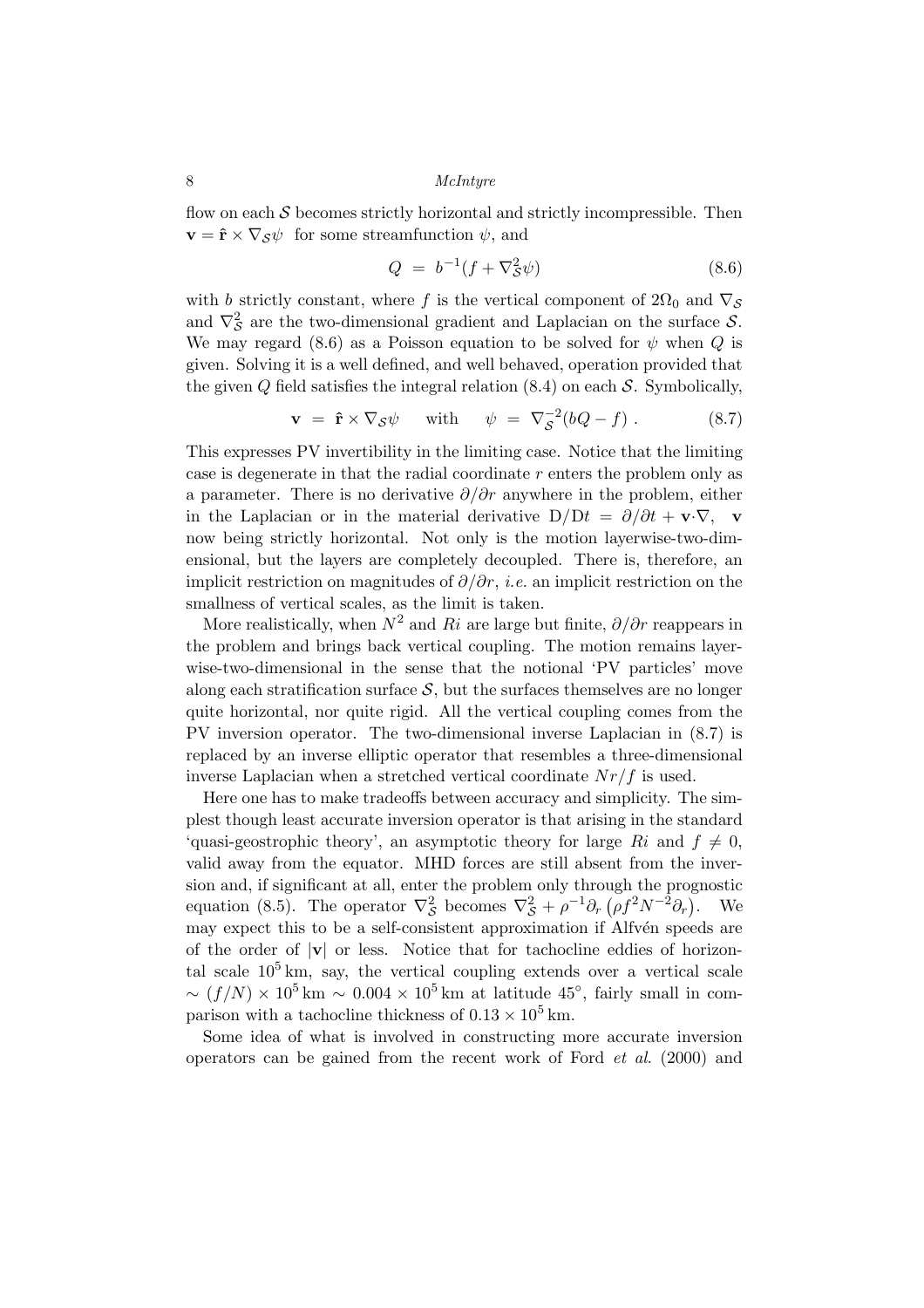Mobehalhojeh  $\&$  Drischel (2001  $\&$  refs.) and summarized in a recent review of mine  $(2001)$ ; see also the earlier discussion by Hoskins *et al.* (1985). Subtle generalizations of the notions of 'geostrophic balance' and 'magnetostrophic balance' are involved, and there are ultimate limitations on the accuracies attainable and on good mathematical behaviour, owing to phenomena such as Lighthill radiation, equatorial inertial instabilities, symmetric-baroclinic or Høiland instabilities, and magneto-rotational or Chandrasekhar–Fricke– Balbus–Hawley instabilities.

Before going further with the theory, let us take note of what layerwisetwo-dimensional motion looks like in the real-world example that has been the most thoroughly studied, the Earth's stratosphere. There, thanks to today's observing systems, we can see many of the associated phenomena in remarkable detail, including conspicuous examples of Rossby-wave propagation.

#### 8.4 A glimpse of the Earth's stratosphere

Figure 8.1 presents two snapshots of the stratosphere, showing at a spatial resolution of a few degrees latitude the effects of layerwise-two-dimensional motion on two stratification surfaces  $S$ . These surfaces lie at altitudes of about 31 and 37 km. An animated version can be seen on my website.† The figure is reproduced by courtesy of Dirk Offermann, Martin Riese, and the other scientists involved in the CRISTA space-based remote-sensing project; see Riese *et al.* (2002). The quantity shown is the mixing ratio  $X_{N_2O}$  of a biogenic chemical tracer, nitrous oxide, that is destroyed photochemically on a timescale of years but resupplied, across the stratification surfaces  $S$  from the troposphere below, on the same timescale of years, by a global-scale circulation called the Brewer–Dobson circulation. This is a stratospheric counterpart of the tachocline ventilation circulation. In the stratosphere the upwelling branch of the circulation is in the tropics; therefore  $X_{N_2O}$ values are highest there. White areas are data gaps.

The layerwise-two-dimensional motion has far greater horizontal velocities than the Brewer–Dobson circulation, and far shorter timescales of days to weeks. On such timescales  $X_{N_2O}$  is a near-perfect passive tracer, indeed material invariant,  $DX_{N_2O}/Dt = 0$  to good approximation. Thus, apart from the overall pole-to-equator gradient, the patterns seen in Figure 8.1 are shaped almost exclusively by the layerwise-two-dimensional motion.‡

<sup>†</sup> In colour, at www.atm.damtp.cam.ac.uk/people/mem/papers/LIM/index.html#crista-movie The observational resolution is enough for our purposes, though there must in reality be invisible fine-grain detail, such as the filamentary, cream-on-coffee patterns found in recent highresolution observational and modelling studies of stratospheric flows at lower altitudes (e.g. Norton 1994, Waugh & Plumb 1994, Waugh et al. 1994, Appenzeller et al. 1996).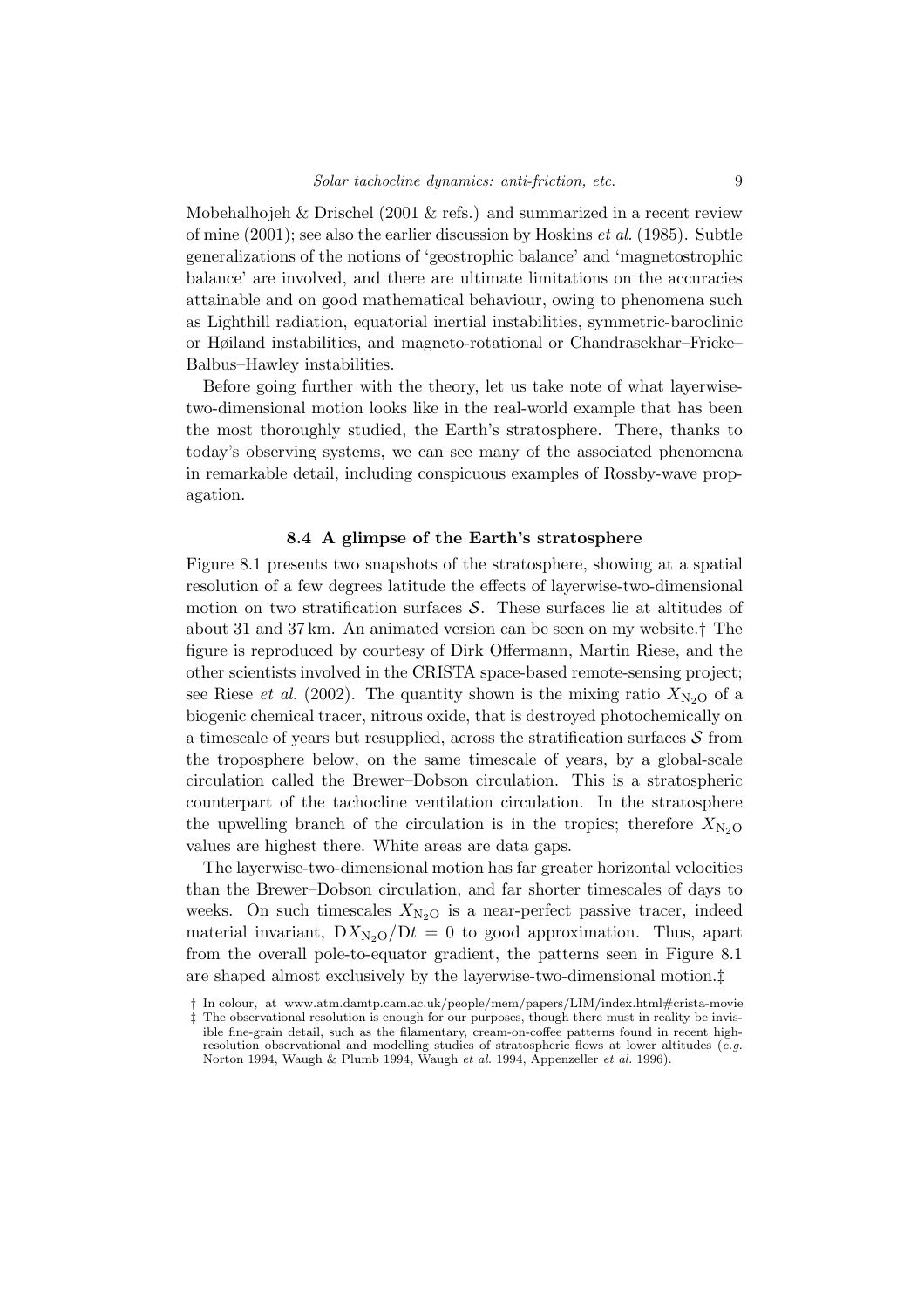Each snapshot shows similar features, notably the well-mixed region (medium gray) on the right, with nearly uniform tracer values, sandwiched between relatively isolated polar and tropical airmasses having very different tracer values, with steep gradients in transition zones between. It is clear from the animated version and from numerical model simulations, which produce generically similar tracer distributions  $(e,q)$ . Norton 1994), that the layerwise-two-dimensional motion is causing strong mixing on each stratification surface  $\mathcal S$  in an extensive midlatitude region sandwiched between the polar and tropical airmasses. A long tongue of tropical air is being drawn eastward past the tip of South America (light gray, inner band on the left) and marks the early stages of a typical mixing event, in which air is visibly recirculating within the midlatitude region at the instant shown. This horizontal recirculation is conspicuous in the animation. Because of the strong mixing, it is reasonable to regard the motion as fully turbulent, in the layerwise-two-dimensional sense, in middle latitudes.

However, the motion as a whole has not only its turbulent aspect but also the wavelike aspect anticipated theoretically. This too is conspicuous in the animated version of Figure 8.1, which shows the long axis of the central, elongated dark region rotating clockwise through an angle of about 70◦ longitude in 5 days, 10–15 August 1997, relative to the Earth. The central region marks the core of the 'polar vortex', characterized by large negative values of Q. Because of the approximate material invariance of Q, it behaves like an advected tracer on the short timescales of the layerwisetwo-dimensional motion, and has a distribution somewhat like that of  $X_{N_2O}$ apart from an additive constant.

The rate at which the long axis rotates is determined by a competition between the mean winds – which broadly speaking blow clockwise, at speeds of the order of  $80 \,\mathrm{m\,s}^{-1}$ , about nine times faster than  $70^{\circ}$  in 5 days – and a wave propagation mechanism that powerfully rotates the long axis anticlockwise relative to the air. This is the Rossby-wave or vorticity-wave mechanism.† The phase progression is necessarily one-way (here anticlockwise, or retrograde, relative to the air), as a consequence of the chirality associated with the single time derivative in equation (8.5).

As is well known, the Rossby-wave mechanism operates whenever  $Q$  has a mean gradient  $\partial \bar{Q}/\partial \theta$  on stratification surfaces S, such as the gradient associated with the global-scale polarization – the positive-to-negative, pole-topole variation in Q values due to the rotation of the whole system,  $\Omega_0$  say,

<sup>†</sup> As usual, terminology contradicts historical precedent. Carl-Gustaf Rossby was one of the greatest pioneers in atmospheric science, and his memory deserves special honour, but the wave mechanism was noted decades earlier by Kelvin and Kirchhoff, in special cases at least.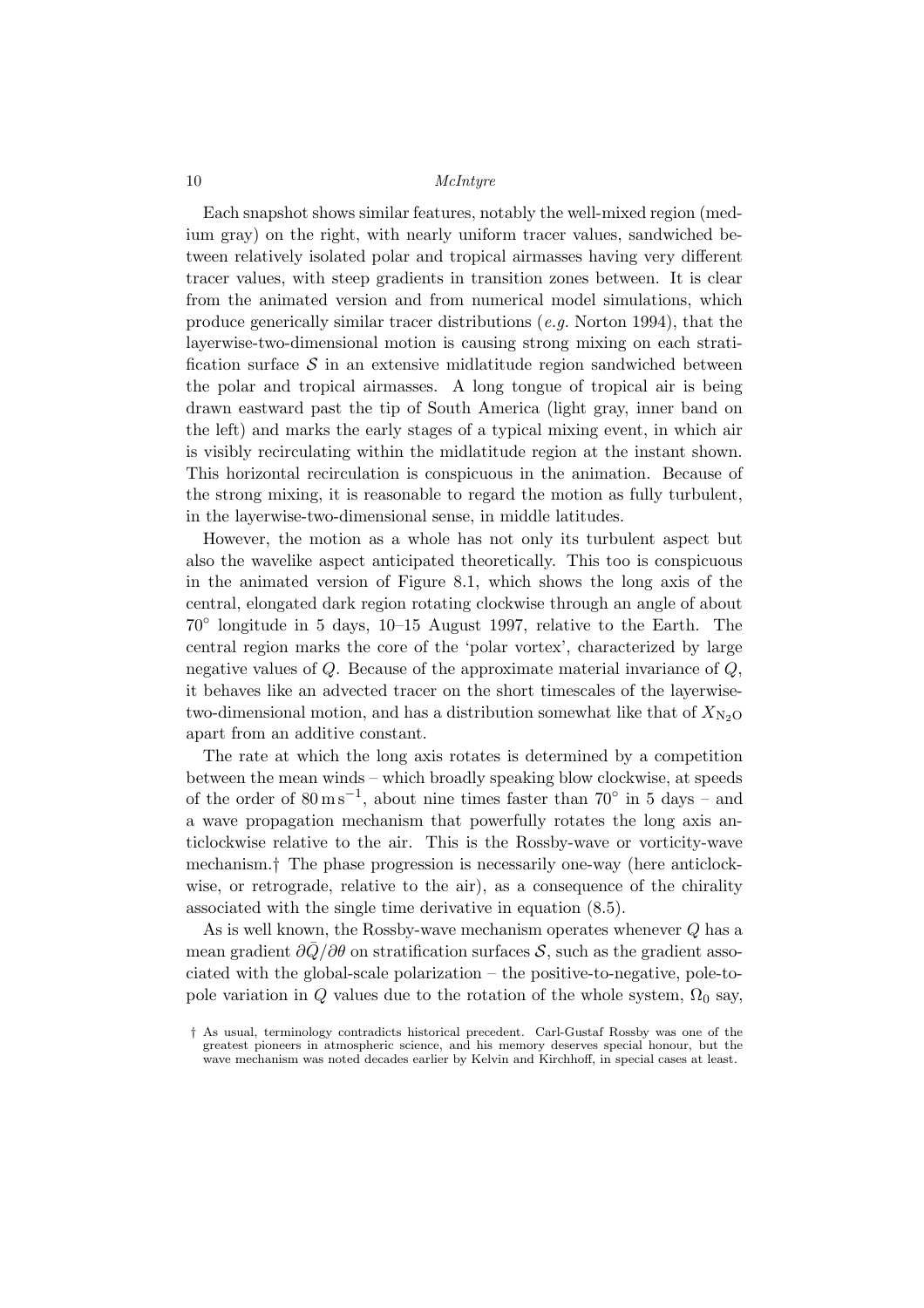Solar tachocline dynamics: anti-friction, etc. 11



Fig. 8.1. Nitrous oxide  $(N_2O)$  mixing ratios  $X_{N_2O}$  observed at two stratospheric altitudes on 11 August 1997 by the CRISTA infrared spectrometer, from Riese et al. (2002). White areas are data gaps. On Rossby-wave timescales of days and weeks  $N<sub>2</sub>O$  is an accurate passive tracer, though destroyed photochemically on Brewer– Dobson timescales of years. In the right half of each picture  $X_{N,Q}$  values increase equatorward nearly monotonically or stepwise monotonically (being nearly constant over the large medium gray regions on the right). Polar-vortex values (dark central regions) are close to zero, and tropical values are high, imported from the troposphere by the Brewer–Dobson upwelling. At left and right respectively: pressure-altitudes are 4.64 hPa and 10 hPa, roughly 37 km and 31 km; ranges of mixing ratios in parts per billion by volume are  $0-90+$  and  $0-150+$  with contour intervals 10 and 16.67, where '+' signifies that maximum values may slightly overshoot the plotted range; the light band in the subtropics highlights the ranges 60–70 and 100–116.67 ppbv. CRISTA (CRyogenic Infrared Spectrometers and Telescopes for the Atmosphere) detects a number of chemical species through their infrared spectral signatures and is a large (1350 kg) helium-cooled instrument flown from the Space Shuttle.

which must here be taken to be somewhat faster than the rotation of the solid Earth. North–south material displacements across that gradient give rise to a pattern of fluctuating  $Q$  anomalies on the surfaces  $S$  that alternate in sign downstream, every 90◦ of longitude in the case of Figure 8.1. Inversion of that pattern of  $Q$  anomalies to obtain the fluctuating velocity field produces north–south velocities that lag north–south displacements by a quarter wavelength in longitude, implying one-way phase propagation with highest  $Q$  values on the right, *i.e.* retrograde phase propagation.

To check this qualitative picture in the simplest possible way using the standard Rossby–Haurwitz wave theory, take the limiting case (8.7), linearize the prognostic equation  $DQ/Dt = 0$  for small disturbances  $Q', \psi', \mathbf{v}'$ about a mean state of solid rotation  $\Omega_0$ , regard each stratification surface  $S$  as precisely spherical and look for disturbances with complex amplitude  $\hat{Q}$  and spherical-harmonic structure  $Q' = \text{Re}\{\hat{Q}P_n^m(\cos\theta)\exp(im\phi - i\omega t)\}.$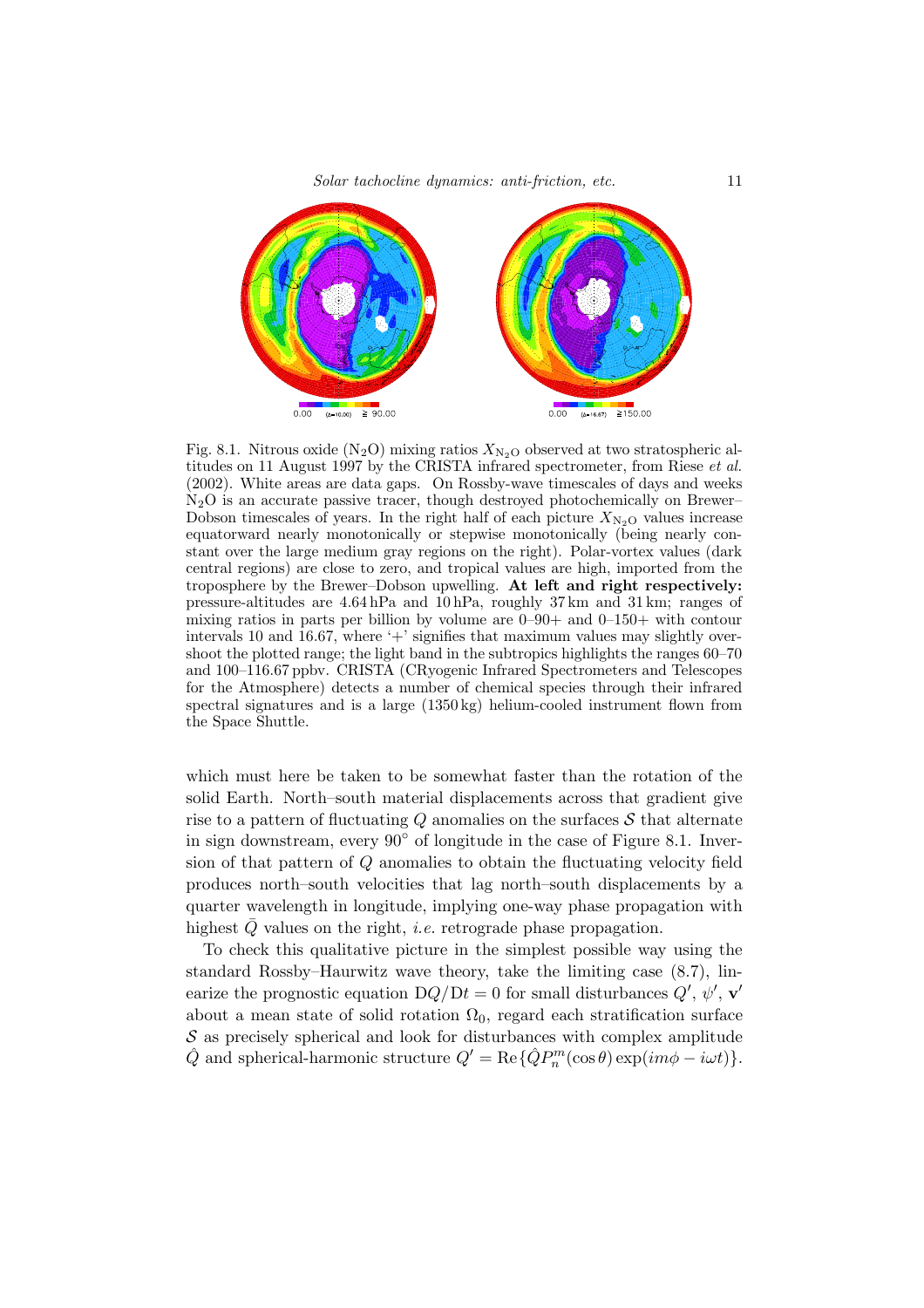The linearized prognostic equation is

$$
\frac{\partial Q'}{\partial t} + \frac{v_{\theta}'}{r} \frac{\partial \bar{Q}}{\partial \theta} = 0 , \qquad (8.8)
$$

with  $\partial \bar{Q}/\partial \theta = -2\Omega_0 b^{-1} \sin \theta$ ,  $b = \text{constant}$ , and  $\Omega_0 = |\Omega_0|$ . PV inversion reduces to  $\psi' = \nabla_{\mathcal{S}}^{-2}$  $\int_{S}^{-2}(bQ')$ , hence  $\hat{\psi} = -r^2b\hat{Q}/\{n(n+1)\}\,$ , with  $\hat{\psi}$  the complex amplitude of  $\psi'$ , *i.e.*,  $\psi' = \text{Re}\{\hat{\psi}P_n^m(\cos\theta)\exp(im\phi - i\omega t)\}\.$  Noting that  $v_{\theta}' = -(r \sin \theta)^{-1} \partial \psi' / \partial \phi$  and that  $\partial / \partial \phi = im$ , we have

$$
\omega = -\frac{2\Omega_0 m}{n(n+1)}.
$$
\n(8.9)

This illustrates the qualitative picture sketched above, including the one-way propagation associated with chirality – the single power of  $\omega$  coming from the single time derivative. Because the angular phase velocity  $\omega/m < 0$ , the phase propagation is retrograde and the meridional disturbance velocity  $v_{\theta}$ ', with complex amplitude  $\propto -im\hat{\psi}$ , lags the displacement, with complex amplitude  $\propto -im\hat{\psi}/(-i\omega) = m\omega^{-1}\hat{\psi}$ , by a quarter wavelength in longitude.

More realistic models of stratospheric Rossby waves must take account of the turbulent mixing in middle latitudes. The mixing has an obvious qualitative effect: it weakens the PV gradient  $\partial \bar{Q}/\partial \theta$  in middle latitudes and strengthens it at the subtropical edge of the midlatitude mixing region (outermost light band, clearest on the right of Figure 8.1) and at the polar edge bounding the vortex core. This characteristic reshaping of the  $\overline{Q}(\theta)$  profile is suggested schematically by the cartoon on the left of Figure 8.2, in which  $y$ denotes northward distance in arbitrary units,  $y \propto -\theta$ , in a midlatitude slab model. The dashed and heavy lines represent the  $\overline{Q}(y)$  profiles before and after mixing. The middle graph presents the corresponding  $\overline{Q}(y)$  profiles in an actual numerical experiment, to be referred to shortly. Thus, in more realistic models, the quasi-elastic resilience associated with the Rossby-wave mechanism tends to be concentrated in transition zones of steep Q gradients, also marked by steep  $X_{N_2O}$  gradients, lying between the tropical, midlatitude and polar airmasses. The same quasi-elastic resilience is part of why the three airmasses are chemically so distinct, with little mixing between them, a phenomenon seen again and again by stratospheric researchers and much studied because of its significance for ozone-layer chemistry. 'Shear sheltering' is also involved (Juckes & McIntyre 1987; Hunt & Durbin 1999).

For our purposes, however, the most important point of all is that the layerwise-two-dimensional mixing in middle latitudes owes its existence to the Rossby waves. In this respect the situation illustrated in Figure 8.1 is fundamentally similar to the ocean-beach situation, in which the turbulence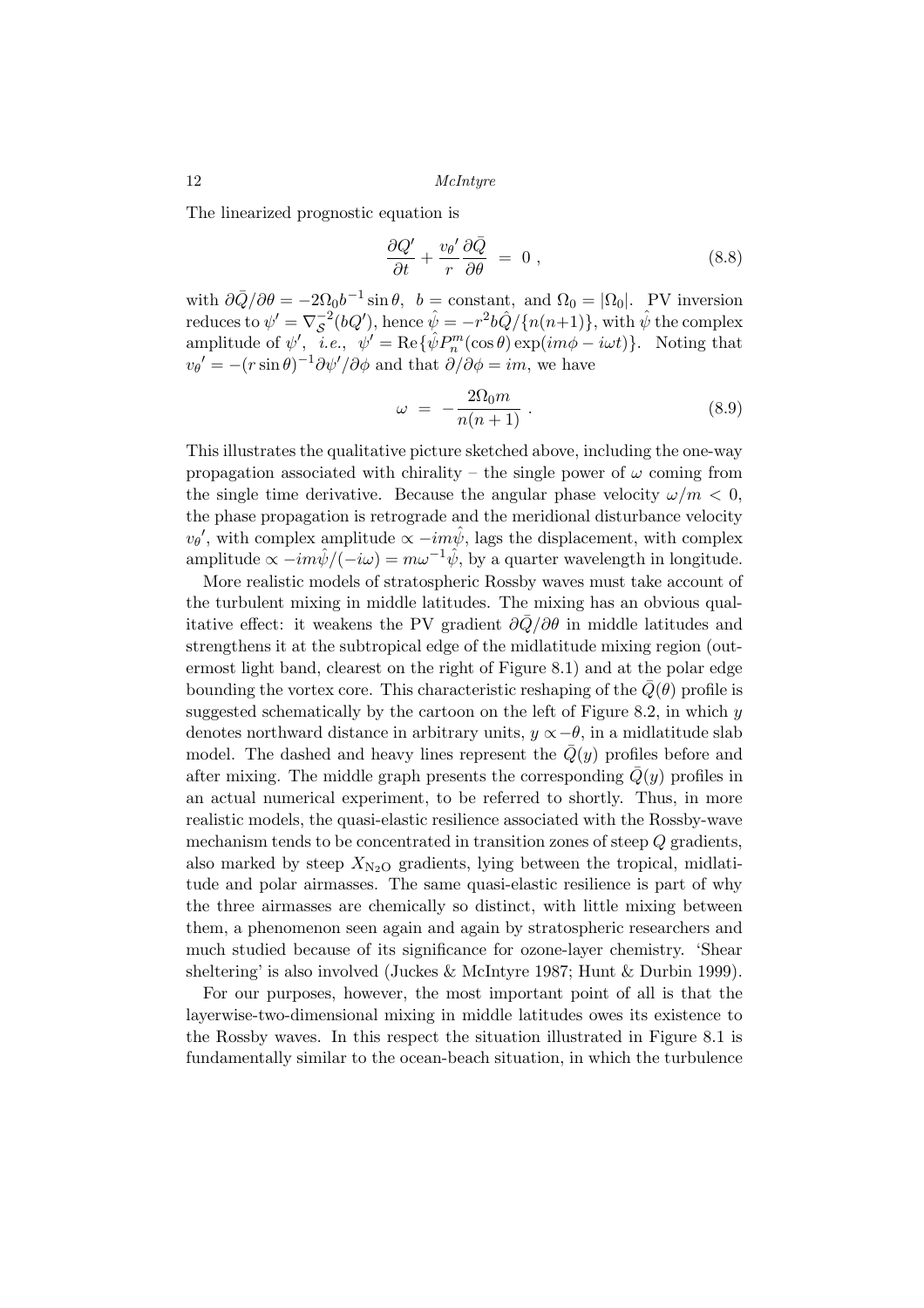in the ocean-beach surf zone owes its existence to surface gravity waves. That is part of what I meant by the assertion that in the dynamical regimes under discussion 'there is no such thing as turbulence without waves'.

The midlatitude mixing occurs for well-understood reasons associated with flow unsteadiness, hyperbolic points, and so on  $-$  a chaotic-advection kinematics very much tied, in this case, to the wave propagation, as analysed in detail by, for instance, Polvani & Plumb (1992). We may say that the turbulent mixing is intimately, and inseparably, part of the wavemotion. It is therefore reasonable to consider these stratospheric Rossby waves to be breaking waves. For this reason, the midlatitude mixing region is often called the 'stratospheric surf zone'.

Numerical experiments in which the initial condition is axisymmetric, and in which Rossby waves are then excited somehow, commonly produce surf zones like that seen in Figure 8.1 (e.g. Norton 1994). The formation of surf zones is a very robust feature of such experiments, almost regardless of how chaotic or regular the waves, as such, happen to be. In the Earth's stratosphere the Rossby-wave fields can on occasion be fairly regular, as in the case of Figure 8.1, or, more typically in the northern-hemispheric winter, rather more chaotic.

A fundamentally similar phenomenon of surf-zone formation was demonstrated long ago in the idealized numerical experiments of Rhines, in a classic paper entitled 'Waves and turbulence on a beta-plane' (Rhines 1975). The designations 'Rossby-wave breaking' and 'stratospheric surf zone' can be justified in a very general way, from wave–mean interaction theory  $(e.g.$ McIntyre & Palmer 1985), having regard to Kelvin's circulation theorem. This has application to most if not all non-acoustic wave types.

In the Rossby-wave case the whole conceptual picture is illustrated by a specific model of wave breaking in a certain parameter limit, known as the Stewartson–Warn–Warn model, in which the surf zone is narrow and the interplay between the wavelike and turbulent dynamics can be precisely and comprehensively described using matched asymptotic expansions (Haynes 1989 & refs.). This is based on the midlatitude slab model in the limiting case (8.7), and has provided a set of detailed examples including that from which Figure 8.2b is derived. The interplay works both ways, at leading order: not only do the waves create the turbulence – again justifying the idea of 'wave breaking' – but the turbulence, in turn, strongly influences the wavefield, and in particular the systematic correlations between  $v_{\theta}'$  and  $v_{\phi}'$  that are significant for horizontal momentum transport. The wavefield, through the PV inversion operator, senses the horizontal rearrangement of PV substance by the turbulence within the surf zone.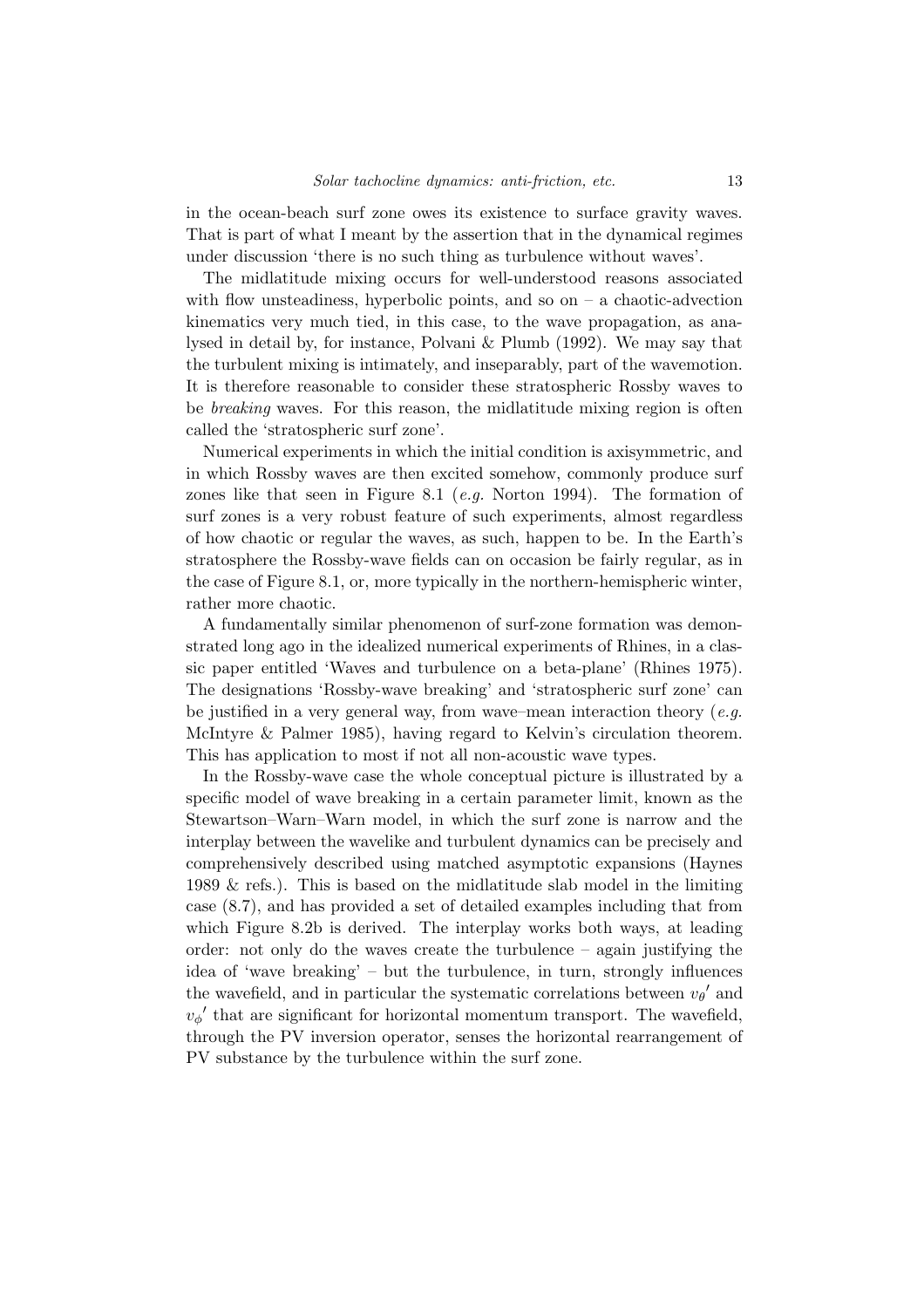## 8.5 Turbulence requires waves

There is an alternative, independent justification for the assertion that in the dynamical regimes under discussion 'there is no such thing as turbulence without waves'. The justification follows simply and directly from PV invertibility, involving no restriction to special parameter regimes, and no reliance on particular mathematical techniques such as that of matched asymptotic expansions.

We assume the existence of turbulence without waves, and show that this leads to a contradiction. More precisely, consider a layerwise-two-dimensional PV mixing event like those depicted in Figure 8.2a,b, in which the PV profile  $Q(\theta)$  or  $Q(y)$  is changed by a finite increment  $\delta Q$  within some finite mixing region  $y_1 < y < y_2$  or  $\theta_1 < \theta < \theta_2$ , in such a way as to respect the integral relation (8.4). The dashed lines show the initial  $\overline{Q}(y)$ profile. In the case of the cartoon in Figure 8.2a, the profile of  $\delta Q(y)$  is a simple N-shape, having negative slope within the mixing region.

Imagine that the mixing somehow takes place without any wave mechanism being involved. The PV invertibility principle says that when the  $\overline{Q}$ profile changes then the mean velocity profile must change too, by  $\delta \bar{v}_{\phi}$  say. In the limiting case  $(8.7)$  the relevant inversion is trivial, b being constant; for instance in the slab model it is simply

$$
\delta \bar{v}_{\phi}(y) = \int_{y}^{\infty} \delta \bar{Q}(\tilde{y}) b d\tilde{y} . \qquad (8.10)
$$

For the N-shaped  $\delta \bar{Q}(y)$  profile, the shape of  $\delta \bar{v}_{\phi}(y)$  is a simple parabola. For the  $\delta\bar{Q}(y)$  profile implied by Figure 8.2b, the shape of  $\delta\bar{v}_\phi(y)$  is qualitatively the same, the parabola-like shape given by the right-hand plot, Figure 8.2c.

These mean flow changes show a net momentum deficit. Notice that  $\int_{y_1}^{y_2} \delta \bar{v}_{\phi}(y) dy = \int_{y_1}^{y_2} y \delta \bar{Q}(y) b dy$  (integrating by parts): the total momentum change, ignoring a constant factor  $\rho$ , is equal to the first moment of  $\delta \bar{Q}(y)$ . This is negative for the N-shaped  $\delta \bar{Q}(y)$  profile. The first moment, and the momentum change itself, both have unambiguous meanings in virtue of the integral relation (8.4), which implies that  $\int_{y_1}^{y_2} \delta \bar{Q}(y) b \,dy = 0$  in the present limiting case  $(8.7)$ , with b constant. So the momentum deficit is indeed a deficit whenever  $\delta \bar{Q}(y)$  is such that the mixing event was indeed a mixing event, in the sense of weakening the gradient of  $\overline{Q}$  within the mixing region  $y_1 < y < y_2$ .

The argument just presented can easily be generalized from the slab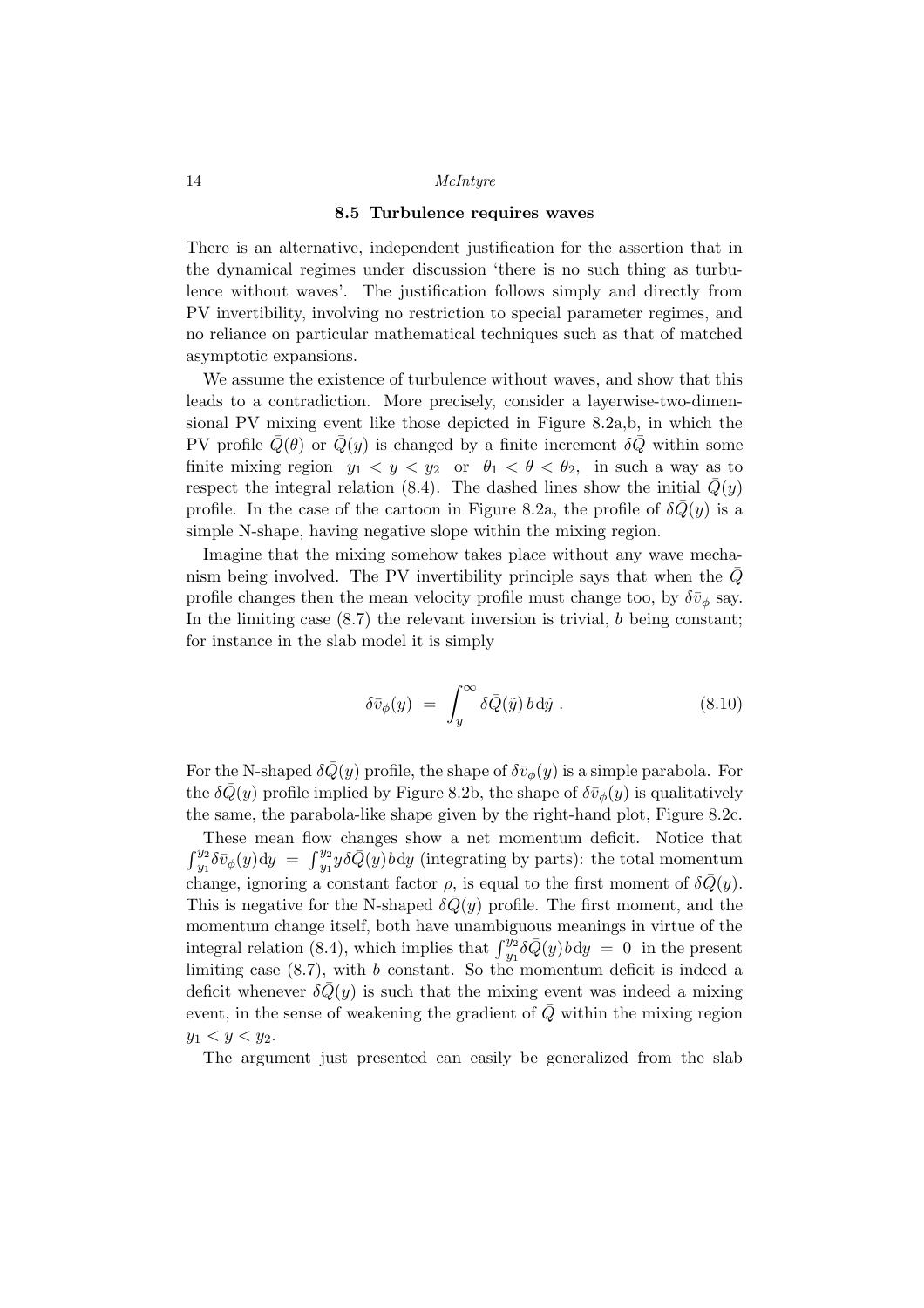

Fig. 8.2. Demonstration that rearrangement of PV substance by layerwise-two-dimensional mixing on a stratification surface S, within some latitude band  $y_1 < y <$  $y_2$ , must entail momentum transport outside the band hence wavelike as well as turbulent fluctuations. (This follows from PV invertibility, and does not require accurate material invariance of  $Q$ .) The quantitative examples in plots (b) and (c) are by courtesy of P. H. Haynes (personal communication); for full mathematical details see Killworth & McIntyre (1985) and Haynes (1989). Plot (a) shows idealized  $Q$  distributions before and after mixing; (b) shows the same in an accurate slabmodel simulation, using  $DQ/Dt = 0$  together with the inversion (8.7); (c) shows the resulting mean momentum change, given by equation (8.10), whose profile would take a simple parabolic shape in the idealized case corresponding to (a).

geometry to the spherical geometry, replacing equation (8.10) by

$$
\delta \bar{v}_{\phi}(\theta) = r (\sin \theta)^{-1} \int_0^{\theta} \delta \bar{Q}(\tilde{\theta}) b \sin \tilde{\theta} d\tilde{\theta} . \qquad (8.11)
$$

We can also remove the restriction to the limiting case (8.7), reverting to finite  $N^2$  and  $Ri$ . In the most accurate versions it is necessary to redefine the mean  $\overline{Q}$  around latitude circles as a weighted 'isentropic' mean at constant  $\vartheta$ , *i.e.* following a stratification surface S, with weighting function b, so as to respect the integral relation (8.4). It is then convenient to switch to  $\vartheta$  as the vertical coordinate, as discussed under the heading 'isentropic coordinates' in the atmospheric-science literature (e.g. Andrews et al. 1987). The main conclusion, that layerwise-two-dimensional PV mixing produces a momentum or angular momentum deficit, still holds good.†

It follows that – whatever the purely turbulent (Austausch) stresses that might be involved – such turbulent stresses cannot satisfy the momentum budget on their own. This point was made long ago by Stewart & Thomson (1977) who, however, used it to claim that turbulent mixing scenarios like

 $\dagger$  In fact the conclusion holds exactly on each surface S in any thought experiment in which the initial and final states are axisymmetric. The vertical coupling represented by the  $\partial_r$  term in quasi-geostrophic theory is incapable, by itself, of transporting absolute angular momentum, and so never enters the calculation.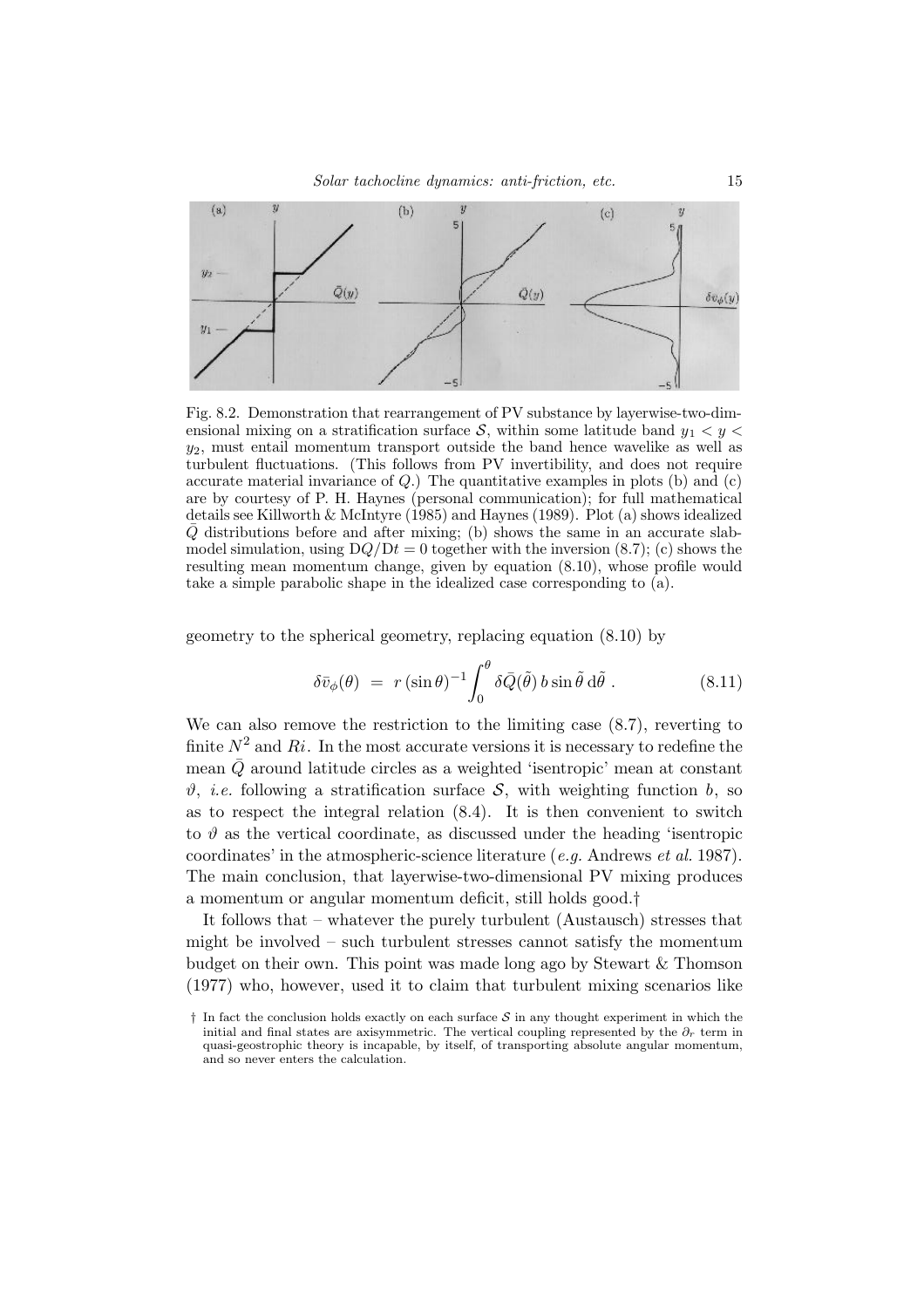those of Figures 8.2a,b cannot be realized. This overlooked the possibility that 'the problem of turbulence' might have a wavelike aspect, allowing momentum to be exchanged between the mixing region and its surroundings.

To summarize, then, the implication in reality is that wave-induced momentum transport, not confined to mixing regions such as  $y_1 \le y \le y_2$  in Figure 8.2, is an essential part of the picture – essential to making sense of the fluid dynamics as a whole. The turbulent mixing scenarios can in fact be realized, but only in the presence of waves, which, in the stratospheric case at least, are chiefly Rossby waves.

The Stewartson–Warn–Warn model played an important role in developing the conceptual framework just sketched, by illustrating, with great precision, how everything works and fits together in a particular set of idealized thought experiments. We may note too that the same thought experiments provide especially clear examples of anti-frictional behaviour.

In each case a shear flow  $\bar{v}_{\phi} \propto y$  is disturbed by monochromatic Rossby waves generated by an undulating boundary located at positive  $y$ , outside the domain of Figure 8.2. The graphs plotted in Figures 8.2b,c come from one such thought experiment but are qualitatively similar to those from all the others. In each case the surf zone or mixing zone surrounds the location  $y = 0$ , a so-called 'critical line' where, by definition,  $\bar{v}_{\phi}$  coincides with the longitudinal phase speed of the Rossby waves. The phase speed is retrograde relative to the mean flow throughout  $y > 0$ , so that Rossbywave propagation is possible there. The fluid behaviour within the surf zone is complicated and chaotic in most cases; for detailed examples and for a definitive and thorough analysis see Haynes (1989). The behaviour is antifrictional because the momentum transport that accounts for the momentum deficit in the surf zone, equation (8.10) and Figure 8.2c, is everywhere against the mean momentum gradient  $\frac{\partial \bar{v}_{\phi}}{\partial y} > 0$ , through a positive correlation between  $v'_y$  and  $v_{\phi}'$ .

More generally, equation (8.10) and (8.11) show that in any thought experiment starting with solid rotation on a given stratification surface  $S$ , such as the solid rotation observed below the Sun's tachocline, the formation of mixing regions like that in Figure 8.2 will drive the system away from solid rotation. This general point is reinforced by the integral relation (8.4). Because b is positive definite,  $(8.4)$  tells us at once that the only way to mix  $Q$ to homogeneity on a stratification surface  $S$  is to make  $Q$  zero everywhere – a fantastically improbable state on a planet rotating like the Earth, or in a star rotating like the Sun. Since real Rossby waves do break, and do mix Q, they must be expected to do so imperfectly, mixing more strongly in some places than in others and producing the characteristic spatial inhomogeneity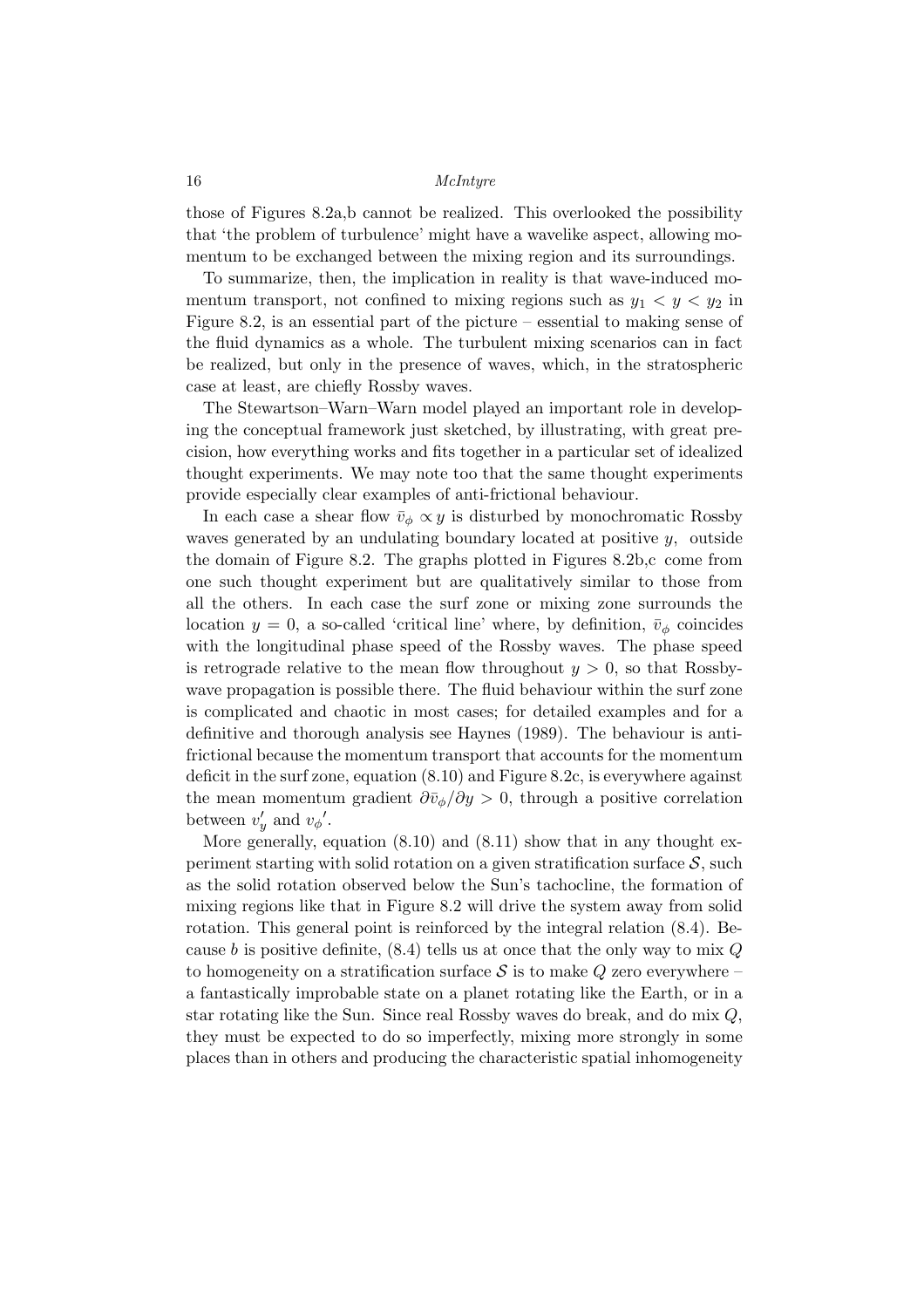that always seems to be observed, as illustrated by Figure 8.1. Again, the effect is to drive the system away from solid rotation.

To be sure, one can imagine a thought experiment in which the air on and near the stratification surface  $S$  begins by rotating solidly, and then has its angular velocity uniformly reduced by breaking Rossby waves. The PV mixing would have to be distributed in just such a way as to give a uniformly reduced pole-to-pole latitudinal profile of Q, keeping it precisely proportional to  $\cos \theta$ . But the tailoring of a Rossby-wave field to do this would be a more delicate affair than standing a pencil on its tip, and the natural occurrence of such a wave field would be another fantastically improbable thing. A sufficient reason for its improbability is the positive feedback associated with PV mixing. As soon as some region begins to be mixed, PV gradients and Rossby quasi-elasticity are weakened, facilitating further mixing. Conversely, PV gradients are tightened at the edges of the mixing regions, tending to inhibit mixing there, as evidenced for instance by the steep  $X_{N_2O}$  gradients at the edges of the surf zone in Figure 8.1.

Nonmagnetic laminar spindown would also produce differential rotation. This was part of why GM argued that an internal magnetic field in the Sun is not merely possible but actually inevitable – the only way to account for the observed near-solid rotation in the radiative, heavily stratified interior.

## 8.6 Concluding remarks

The general arguments of Section 8.5 are enough to show that in heavily stratified systems there is no such thing as turbulence without waves, and hence that stratification-constrained horizontal eddy viscosities are implausible, if MHD effects are negligible. The general arguments leave open the question of which waves. The reason for focusing here on Rossby waves rather than gravity waves, for instance, is that the timescale of the tachocline ventilation circulation,  $\sim 10^6$ y (see SZ and GM), while long in comparison with that of the sunspot cycle,  $\sim 10$ y, is short in comparison with the Sun's lifetime and spindown time,  $\sim 10^{10}$ y. A number of published and unpublished estimates of gravity-wave amplitudes in the Sun's interior, based on the reasonable hypothesis that gravity waves are generated mainly by the overlying convection zone, point to momentum transports that could be significant on spindown timescales but fall far short of being significant on tachocline ventilation timescales.

Acoustic waves are still weaker, for this purpose, leaving only the question of Alfv<sup>en</sup> and other MHD waves. GM's arguments justify the neglect of MHD effects in the downwelling branches of the tachocline ventilation circu-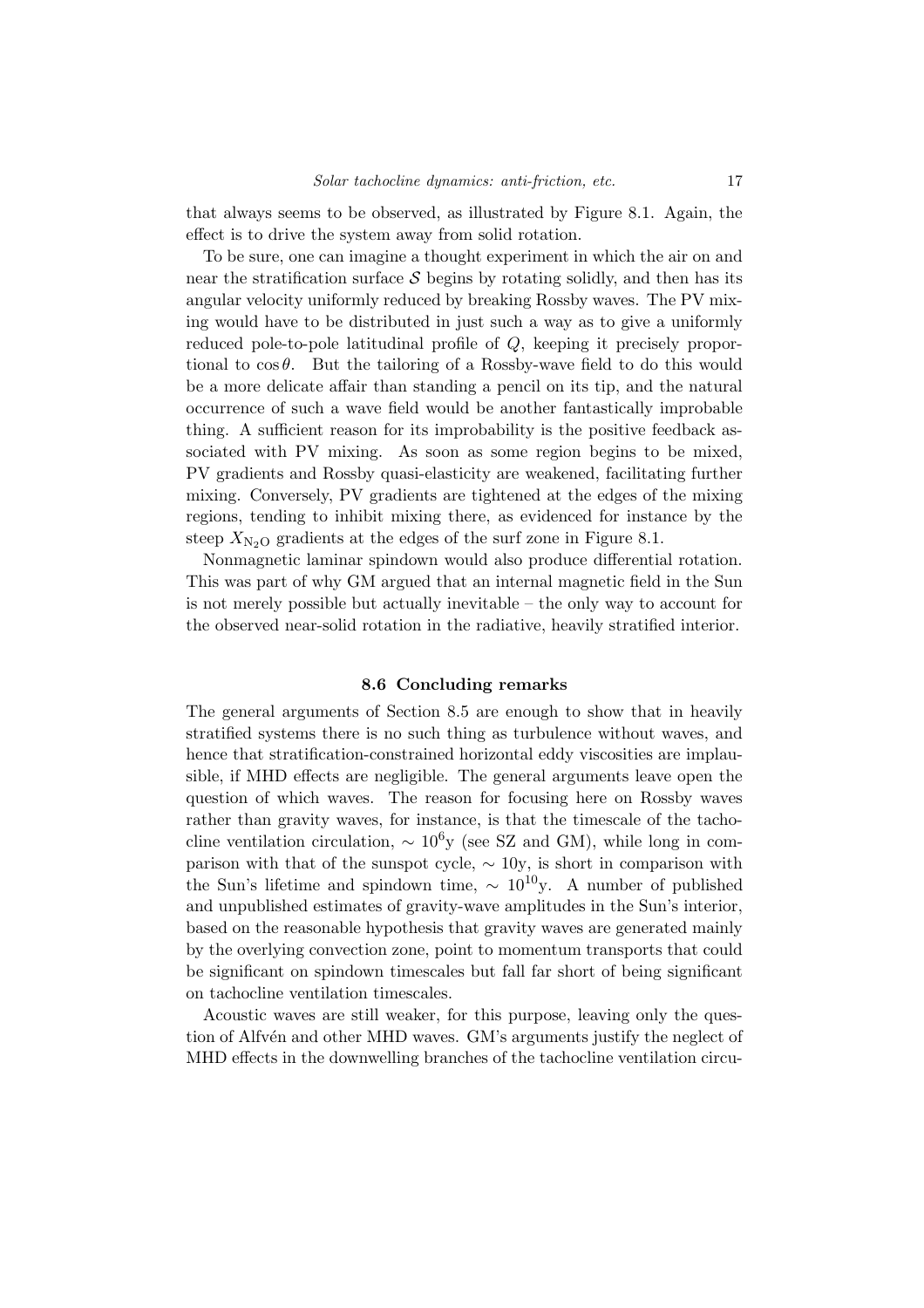lation, outside the midlatitude band of upwelling. The downwelling firmly confines the large-scale interior magnetic field to the tachopause and below, as GM showed with the help of an appropriate magnetic boundary-layer theory. Rapidly alternating solar-cycle fields could be carried downward from the top of the tachocline but should diffusively self-annihilate far faster than the  $10^6$ y timescale of the downwelling.

In the midlatitude upwelling branch, the magnetic boundary-layer theory fails. Superficial layers of the interior field must be fed into the tachocline then into the convection zone. Exactly how that happens is uncertain, and no detailed model is available as yet, though it must be the main means whereby the interior field leaks out, contributing to the decay from its primordial state – a scenario that fits well with the fact that interior magnetic diffusion times for the largest possible scales, *i.e.* for a simple internal dipole, are comparable to the Sun's lifetime. In the tachocline's upwelling branch the presence of large-scale magnetic field may give rise to significant angular momentum transport, either directly via Alfvénic elasticity as field lines are sheared out, or via MHD waves. Or the upwelling may itself be locked into solid rotation. All we know so far is that mass conservation dictates that the upwelling branch must exist, and that the physics of thermal diffusion and the pattern of vertical shear in the tachocline inferred from helioseismic inversions (e.g. Thompson et al. 1996, Kosovichev 1997, Schou et al. 1998) dictates, through a very robust 'thermal wind balance', i.e. through large-scale hydrostatic and cyclostrophic balance, that the upwelling must indeed be taking place in middle latitudes (SZ, GM). The upwelling branch remains the biggest missing piece of the jigsaw puzzle put together in GM.

The 'gyroscopic pumping' of the tachocline ventilation circulation, and of the stratospheric Brewer–Dobson circulation, is a well understood process in stratified, rotating fluid dynamics and has been discussed extensively elsewhere (e.g. McIntyre 2002  $\&$  refs.). Persistent westward or eastward forces pump fluid persistently poleward or equatorward, respectively, through Coriolis-induced turning. Ekman pumping is the special case in which the east–west forces are frictional forces near a boundary; in the stratosphere the forces are wave-induced. For the Sun the important points to note are (1) that the only process able to provide east–west forces of sufficient strength is the three-dimensional turbulence in the convection zone, through its Reynolds and Maxwell stresses, (2) that the resulting ventilation circulation tends to burrow downward, (3) that the burrowing can be stopped only by the interior magnetic field, and (4) that a complete model of convection-zone differential rotation must take account of the thermal structure of the tachocline induced by the ventilation circulation, hotter in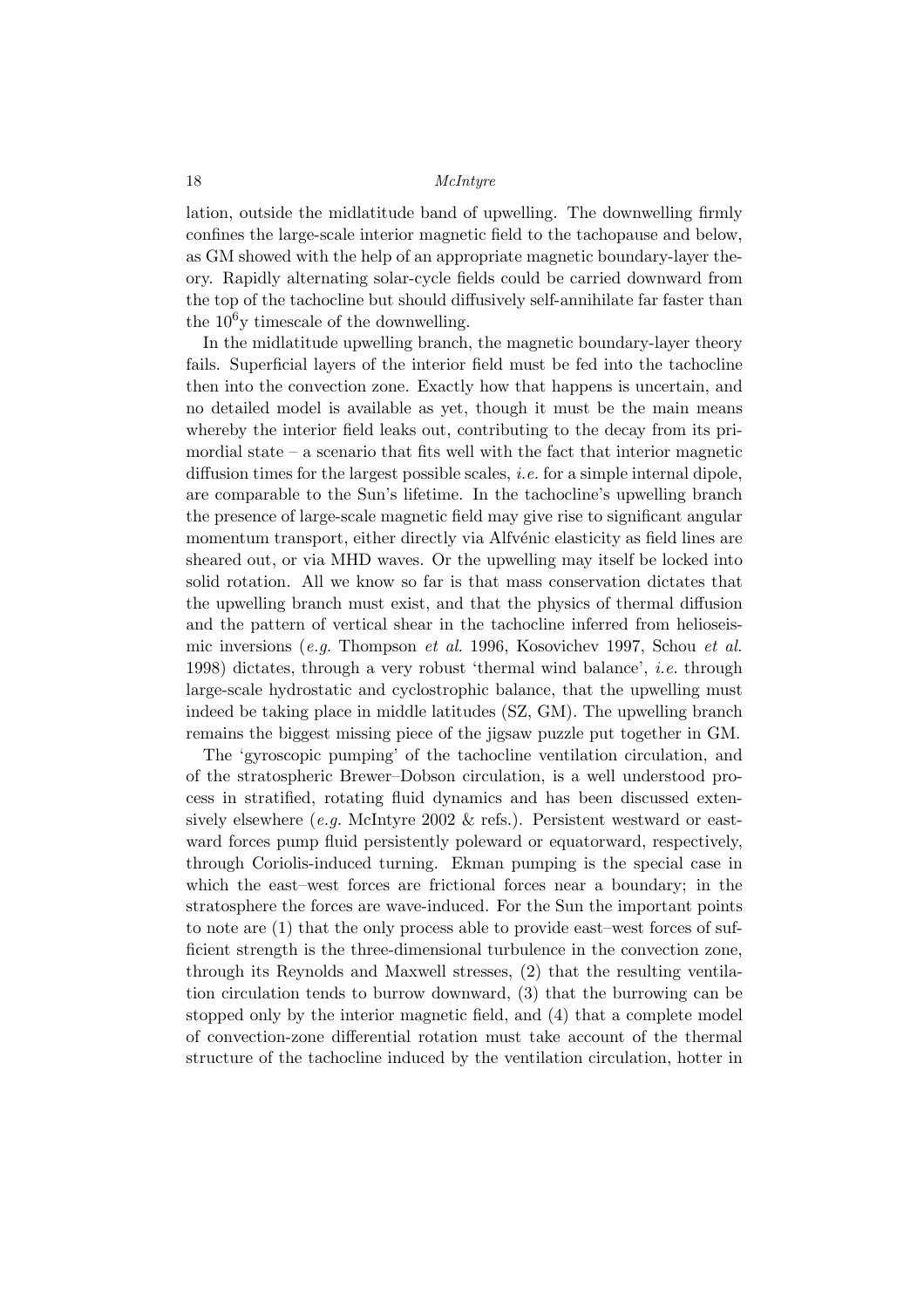downwelling and cooler in upwelling regions, with its thermal-wind link to differential rotation. The implied differential rotation must be continuous with that in the convection zone, again by thermal-wind balance. It follows that the tachocline determines the differential rotation at the base of the convection zone – not *vice versa* – and that the convection zone reacts back on the tachocline by reshaping the Reynolds and Maxwell stresses and the consequent gyroscopic pumping. To my knowledge there has been no effort, so far, to construct a model that captures this two-way coupling.

With the inevitability of a poloidal magnetic field in the interior below the tachopause, we may expect magneto-rotational instabilities to be potentially significant in the interior as well as in the tachocline's upwelling branch. As pointed out in Balbus & Hawley (1991 & refs., especially Fricke 1969), magneto-rotational instabilities should operate in stellar interiors with poloidal magnetic fields, in such a way as to prevent  $\overline{\Omega}$  from decreasing outwards from the rotation axis. This plus Ferraro's law of isorotation could clamp the upwelling and most of the interior into solid rotation – except in the 'polar pits' at the hairy-sphere defects in the horizontal magnetic field at the tachopause, which as GM pointed out are the only locations where the gyroscopically pumped tachocline circulation can burrow down far enough to burn lithium and beryllium. Notice, incidentally, how the arguments of Section 8.5 are vitiated by the poloidal magnetic field: PV advection is nullified by MHD effects on the right-hand side of equation (8.5). There is no longer any tendency to form PV mixing regions!

If the interior is clamped into solid rotation almost everywhere, it hardly needs saying that there are strong implications both for helioseismic inversion and for understanding primordial spindown. Furthermore, older speculations such as mine of 1994, about QBO-like torsional oscillations in stellar interiors, would now appear to be ruled out.

Acknowledgements I thank Martin Riese for Figure 8.1, Peter Haynes for Figures 8.2b,c, Pascale Garaud for sharing unpublished results, Jørgen Christensen-Dalsgaard, Rosanne Gough, Mike Thompson, and Sylvie Vauclair for organizing a superb conference and for inviting me to take part, Ed Spiegel and Nigel Weiss for stimulating conversations on astrophysics over the years, and last, but certainly not least, Douglas Gough for further such stimulus and encouragement and for his indomitable spirit, sense of fun, and passion for good science. My research owes much to atmospheric-science and fluid-dynamics colleagues too numerous to mention and was supported by the Natural Environment Research Council, the Isaac Newton Institute for Mathematical Sciences, and a SERC/EPSRC Senior Research Fellowship.